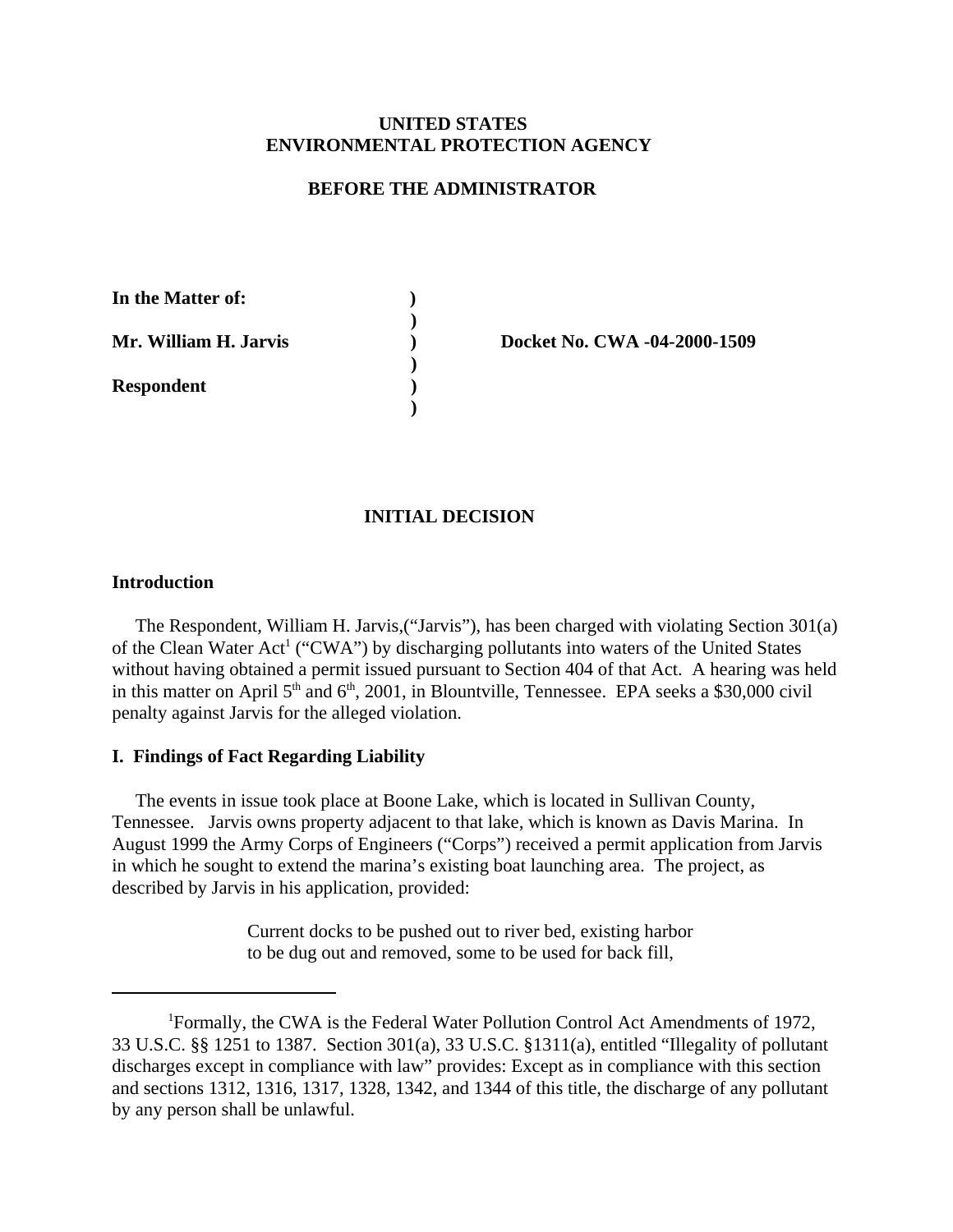new concrete bulk head to be installed, new covered docks to be installed, ramp area extended as needed, fuel island to be moved, new deck area to be installed.

EPA Ex. 1. Thus, among other aspects, the plan provided for deepening of the harbor, the construction of a bulkhead and for improvements to the existing boat ramp. In response to the application, the Corps wrote to Jarvis, on September 17, 1999, posing several questions concerning details of the planned activity. Among other questions, the Corps wanted more information about the bulkhead and the rip rap bank stabilization, including the "amount of rip rap materials being used ... above and below the normal summer pool elevation." EPA Ex. 3. Jarvis responded, by letter, on September 21, 1999. In this response he stated that the base of the bulkhead would be at the 1380 elevation level and the top at 1385 and, along with other information, he detailed the use of rip rap. EPA Ex. 4. Shortly thereafter, on September  $29<sup>th</sup>$ , the Corps noted Jarvis' response and informed that a public notice of the proposed work would be issued. The letter advised:

# **This is not an authorization to begin work. No work should be performed in the waterway below the ordinary high water before you receive a validated permit from TVA and us."**

EPA Ex. 5. (emphasis in original). The public notice, dated October 4, 1998, informed that "The proposed work consists of *harbor excavation*, retaining wall, development fill, *riprap*, ... and launching ramp extension...." EPA Ex. 6. (emphasis added). Among other approvals required for the proposal was a water quality certification from Tennessee, finding that the work would not violate the water quality standards. Tr. 42, 104. EPA Ex. 6. Comments from the public notice were forwarded to Jarvis for a response. Although Jarvis did respond, the Corps, in a letter dated December 29, 1999, asked for additional information. The Corps' Project Manager, Bradley Bishop, who had been in contact with Jarvis from the outset of the proposal, noted on a business record form dated January 6, 2000 that Mr. Bucky Edmonson, of the TVA, had informed him in a telephone conversation that calls from the public had been received, asserting that Jarvis had started excavating lake bottom material. EPA Ex. 10. Tr. 53 -55. A Corps' field office visit to the site confirmed that such activity was occurring and this resulted in the issuance of a "Cease and Desist Order" on January 18, 2000. EPA Ex. 11. The Order advised that Corps staff had observed excavation and fill activities being performed below the normal summer pool<sup>2</sup> elevation. In his testimony, Bishop denied that he ever told Jarvis that he could proceed without a permit, although he gave indications that it was likely, once the remaining issues were resolved, that a permit would be issued. Tr. 62 -63, 92.

<sup>&</sup>lt;sup>2</sup>The "normal summer pool" refers to the ordinary high water elevation of the lake.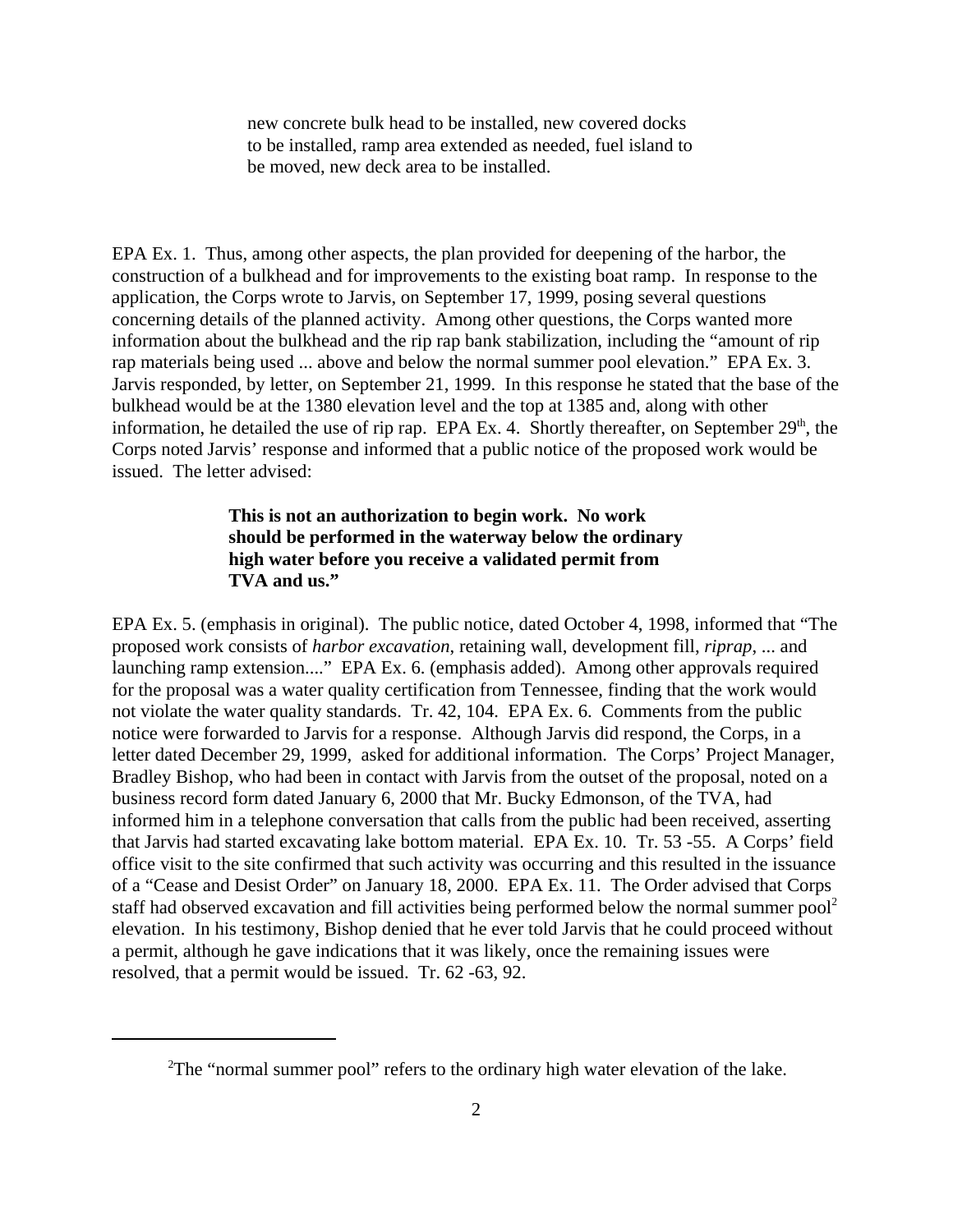EPA witness Joe McMahan, a Corps regulatory specialist, visited the site, along with two other Corps employees, on January 10, 2000. At that time he observed several areas of freshly excavated soil, along with a track hoe, pneumatic chisel, and bulldozer, all of which were located in the lake bed below the normal summer pool. Tr. 116 -118. EPA Ex. 12A. He also observed deposited dredge material below the summer pool. EPA Ex. 12A, at area marked "B-B," Tr. 123 - 125. McMahan visited the site again on February 2, 2000. On that occasion he observed that the dredged area was larger. From his assessment, the area then looked like a work or launching area. He also saw two berms, composed of soil and rock, in the lake bed and, in the two impounded areas, he witnessed a track hoe and a dump truck excavating. Tr. 134. EPA Ex. 13A. Exhibits 13A and 13B also depict, in the area marked "Section AA," where McMahan believed dredged material had been placed and this too was below the normal summer pool.<sup>3</sup> Tr. 142. McMahan testified that he witnessed dredged material being loaded into a dump truck and then transported up the existing boat ramp and redeposited in the Section AA area. Tr. 147. He also saw a bulldozer moving the redeposited material within that section, pushing material below the normal summer pool. Tr. 148. Regarding the two berms, the witness estimated one, listed as "Section BB," to be 150', 15' wide, and 7' high, while the other, listed as "Section CC," was about 80' long, 10' wide and 6' in height. Tr. 149, 153.

McMahan took photographs of the site during this visit.<sup>4</sup> Among others, photograph 13G does show the track hoe with its bucket reaching into an impoundment area and it is clear that this activity was occurring below the normal summer pool. A generator, also in this lakebed area, was identified as well. McMahan confirmed that there were no berms on January  $10<sup>th</sup>$  but the two berms he described were there on the February  $2<sup>nd</sup>$  visit.

Ms. Louise Harrison, an owner of property adjoining the marina, testified that dynamiting occurred at the marina around the end of December 1999 and she believed that a new ramp had been constructed at the site. Tr. 237, 248.

Mr. Bobby Lane, a licensed civil engineer, testified for the Respondent. Lane helped prepare Jarvis' permit for the marina changes. The basic idea of the planned changes was to make the

 ${}^{3}$ EPA has contended that this area of redeposited material was a new boat ramp. Tr. 142. Whatever its proper label, McMahan testified that the area of dredge material was about 70' long, 40' wide and 20' deep and that it was located below the normal summer pool. Tr. 143.

<sup>&</sup>lt;sup>4</sup>Exhibit 13E, for example, depicts the locations from which the photos were taken. In photograph 1, Exhibit 13F, a red line was added to mark the normal summer pool line. Tr. 159. At the Court's instruction, McMahan circled on 13 G the area the material he identified as dredge material that had been redeposited below the normal summer pool. Photograph 8 of Exhibit 13H shows the larger (150') berm along with a dump truck and the track hoe within the normal summer pool. Exhibit 13I is useful because it depicts both the alleged new ramp, which area the Court also instructed the witness to circle, and to the left of it, the existing ramp, with a generator located at the bottom of it. Tr. 170.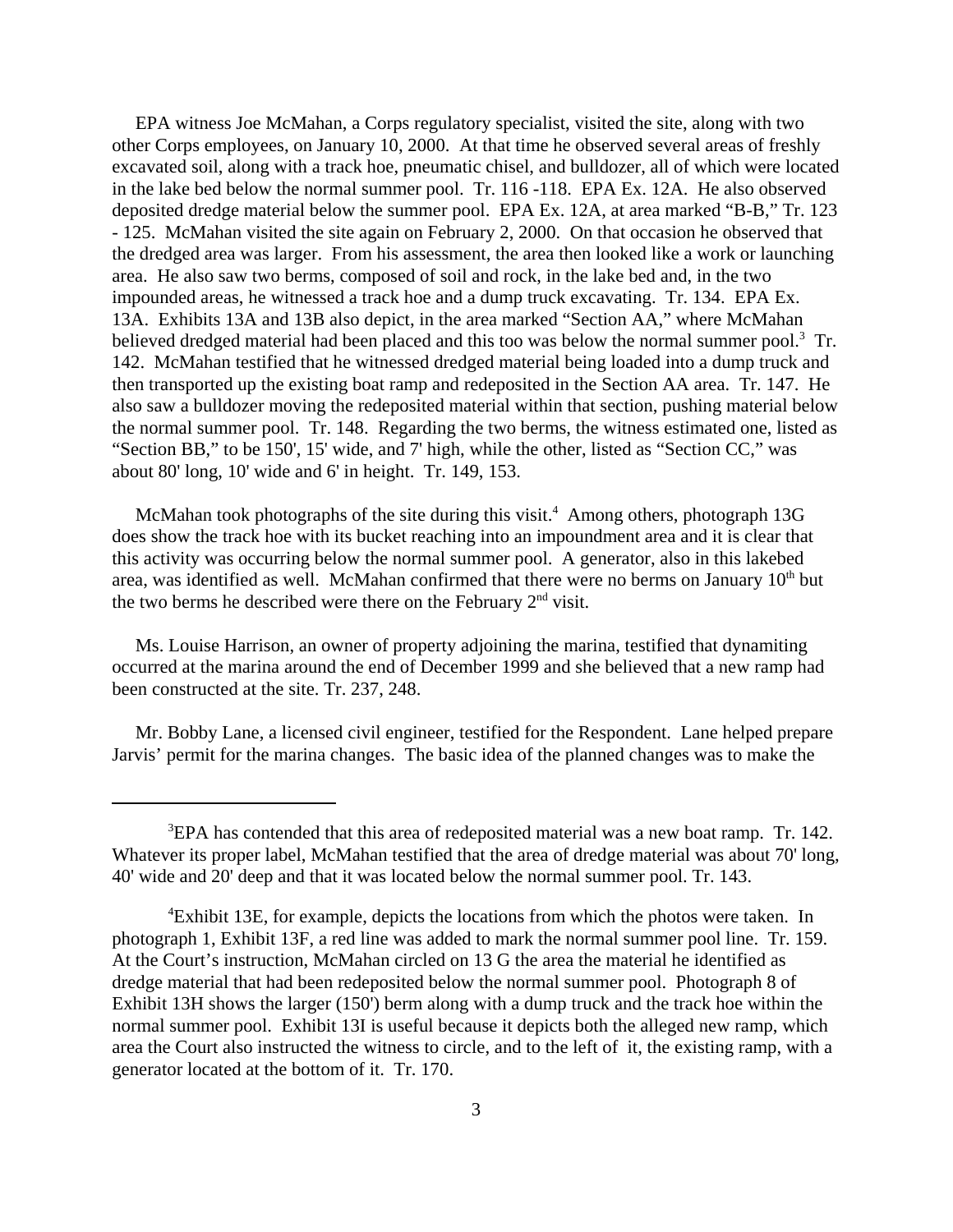marina deep enough to float boats even when the lake level was at its winter low. While the plans called for the construction of a bulkhead, it was to be built along the existing shoreline. Thus, Lane maintained there was no plan to extend the shoreline lakeward, nor could he recall any plans for a second boat ramp. Lane revisited the site after the litigation had begun, and concluded that the shoreline had not been appreciably or significantly altered. Although he visited the location where Jarvis told him the dredged material had been deposited, and opined that some 15 to 20 thousand cubic yards of material had been removed from the lake, he could not assess what changes, if any, had occurred to the lake bottom, because the water level had risen, covering it.<sup>5</sup> Tr. 339. Lane did agree that one who places dredged material in a lake bed, whether the bed is dry or not, must have a permit to do so. Tr. 441.

The Respondent, William Jarvis, also testified. Jarvis testified that in the summer of 1999 he contacted Edmondson regarding the application he was intending to file and that Edmondson visited the marina and advised him as to the steps that needed to be taken. Filing his application in August 1999, Jarvis was hopeful that he would be ready to act when the winter lowering of the lake occurred. Jarvis denied that his plans called for any filling in the marina, but he asserted that the bank had eroded from one to five feet over the years and that his plan would restore the shoreline to its previous line before the erosion. Tr 461 - 463. Jarvis believed that a permit was needed for the aspects of his project that required construction, such as footers, new docks, or ramp extensions, but that the removal of material phase did not require a permit. Tr. 466 - 467. He also denied that there was ever an intention to build a second ramp at the marina and that the plans only called for enlarging and repairing the existing ramp. Tr 469. Jarvis represented that, around Christmas time, Edmondson told him it would be "around a couple of weeks" before the permit would be issued. At that time he advised Edmondson that the archaeological site was not an issue, as those who raised the issue had the wrong location. He also believed that he had responded to the misunderstanding by the wildlife officials regarding the idea that the dock would be extended. Tr. 471 - 472. Following the conversation with Edmondson, Jarvis started excavating material. Tr. 473. Jarvis admitted that this work involved removing material from the lake bottom in areas below the normal summer pool and that, in order to remove limestone, this activity included drilling and blasting. Tr. 474 - 476.

Jarvis insisted that his "productive work" stopped once he received the cease and desist order. After that, a dump truck, bulldozer and track hoe continued to work, but that because some dynamiting had already been drilled and some measures to deal with erosion had to be addressed, he had to finish up those tasks. This required another seven to ten days to complete. Tr. 480 - 483, 598. He admitted he was agitated by the cease and desist order, as expressed with the comment he wrote on the order to the effect that he had done his part and now it was the

<sup>&</sup>lt;sup>5</sup>Although, on cross-examination, EPA made extended inquiries regarding alleged discrepancies between Jarvis' permit application and the submitted drawings and whether material and concrete would be added below the summer water level, these excursions dealt with prospective matters and did not deal with the matter at hand of whether Jarvis made discharges without a permit.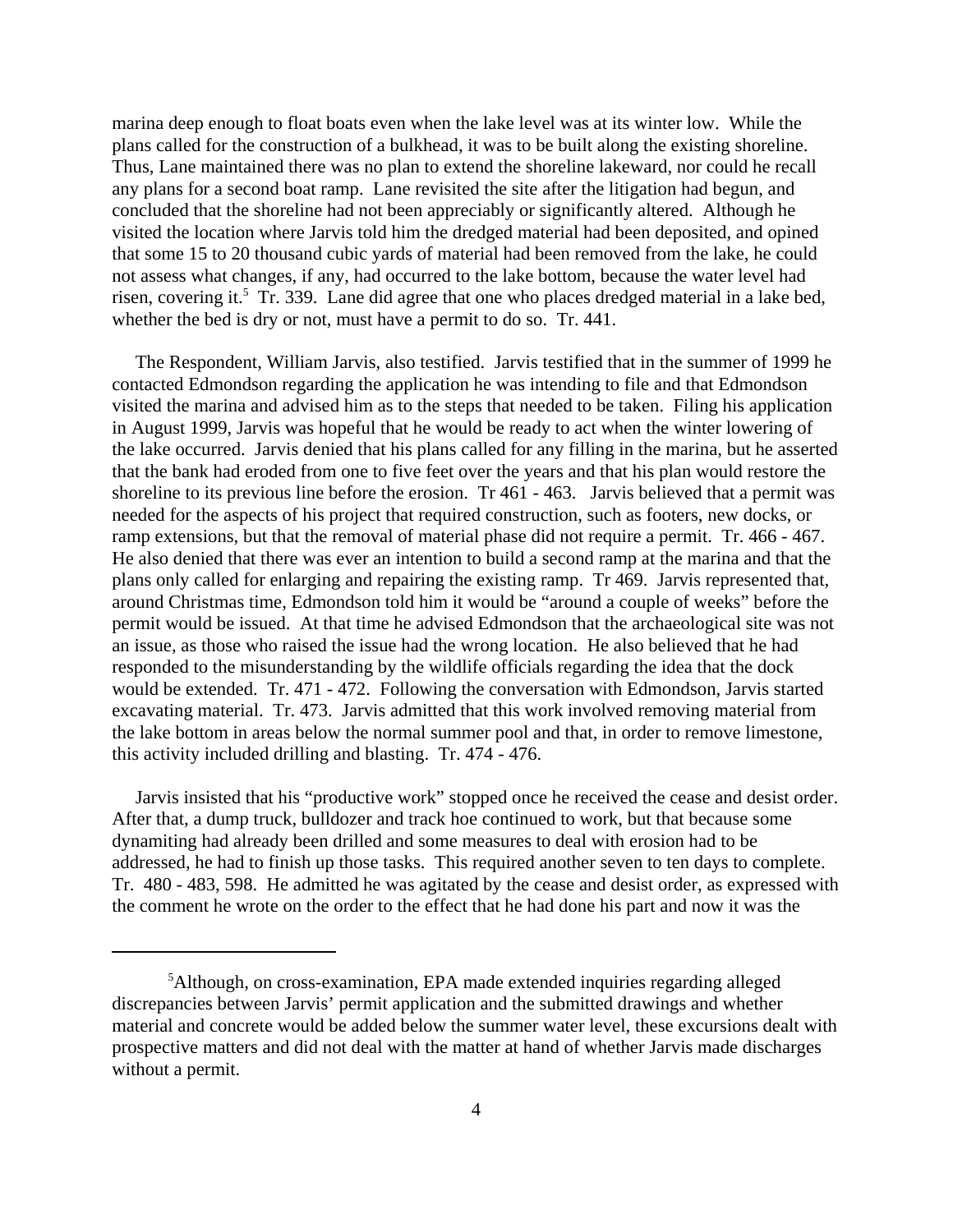Corps' turn to act. Thus, feeling that he had met his obligations, Jarvis believed that the Corps had not held up their end of responsibility with their slow processing of his permit. Tr. 480. Time was of the essence, given the short opportunity for the lake work to be completed while the lake level was momentarily down. As part of wrapping up work that was in progress prior to receiving the cease and desist order, Jarvis stated that he took rock and deposited it along the shoreline. Jarvis represented that such activity, which he described as using rip rap for erosion control, is a recognized method and Jarvis believed that no permit is required when the activity is done to control erosion. Tr. 605 - 606. He also asserted that Bishop agreed that clean up work was necessary and that he did not expect that Jarvis would simply leave the site abruptly.<sup>6</sup> Tr. 484. Jarvis also stated that he never dug any footers, nor placed any anchoring devices and he denied building a second ramp. Tr. 485 - 486. He believed that the area EPA thought was a ramp was actually the result of Jarvis' digging around the existing ground. Jarvis did agree that he placed rip rap around one side of this excavated area, the putative ramp. Tr. 487. He denied constructing the berms, maintaining that they had been built at an earlier time by other contractors who were dealing with a sewer plant problem. Tr. 490, 540.

Witness Fred Frazier, an official with the Boone Lake Association, was also called as a witness for the Respondent. Frazier testified that, during the time in issue, he checked several times each day to be sure the Respondent was not putting anything in the water. However, he stated that he observed settlement ponds being constructed and that rock and straw were installed on top of those ponds. Tr. 616, 624. He asserted that the adjoining lake level was higher than the area where Jarvis was excavating. Tr. 627. Last, he witnessed rock being dumped back into the lake for erosion control. Tr. 617.

Respondent produced several witnesses who maintained that Jarvis only removed material from the lake. Ms. Debbie Hixson, an employee at the Marina, stated that she observed Jarvis adding rock along the bank. Tr. 631 - 632. She also related that Edmondson told her, during a conversation at the marina, that no permit was needed to remove dirt and that the archaeological issue was to be resolved favorably. Tr. 634 - 636. She contradicted Frazier's claim that the lake level was higher than the work area, believing that the witness was simply confused. Tr. 640. Witness Terry Mendehall, another Jarvis employee, ran the track hoe at the site. He stated that, other than the placement of the rip rap , there was no discharge of materials. He maintained that the berm on the left side was already present and that only some rip rap was added to it, with straw and a silt fence added to the other side. Tr. 649. While he agreed that no second ramp was constructed and that the area only looked like a ramp because surrounding material had been removed, he also stated that it was used as a means to go into and out of the area.<sup>7</sup> Tr. 651. Witness Jerry Cross also asserted that he only trucked material out of the lake and that no material was deposited in it. Tr. 659. Witness Kenneth McKinney, a dump truck operator for

<sup>6</sup> Bishop did not refute this claim.

 $7$ Thus, by the testimony of a witness for Jarvis, functionally, albeit temporarily, the area in fact served as a ramp for the excavation activity.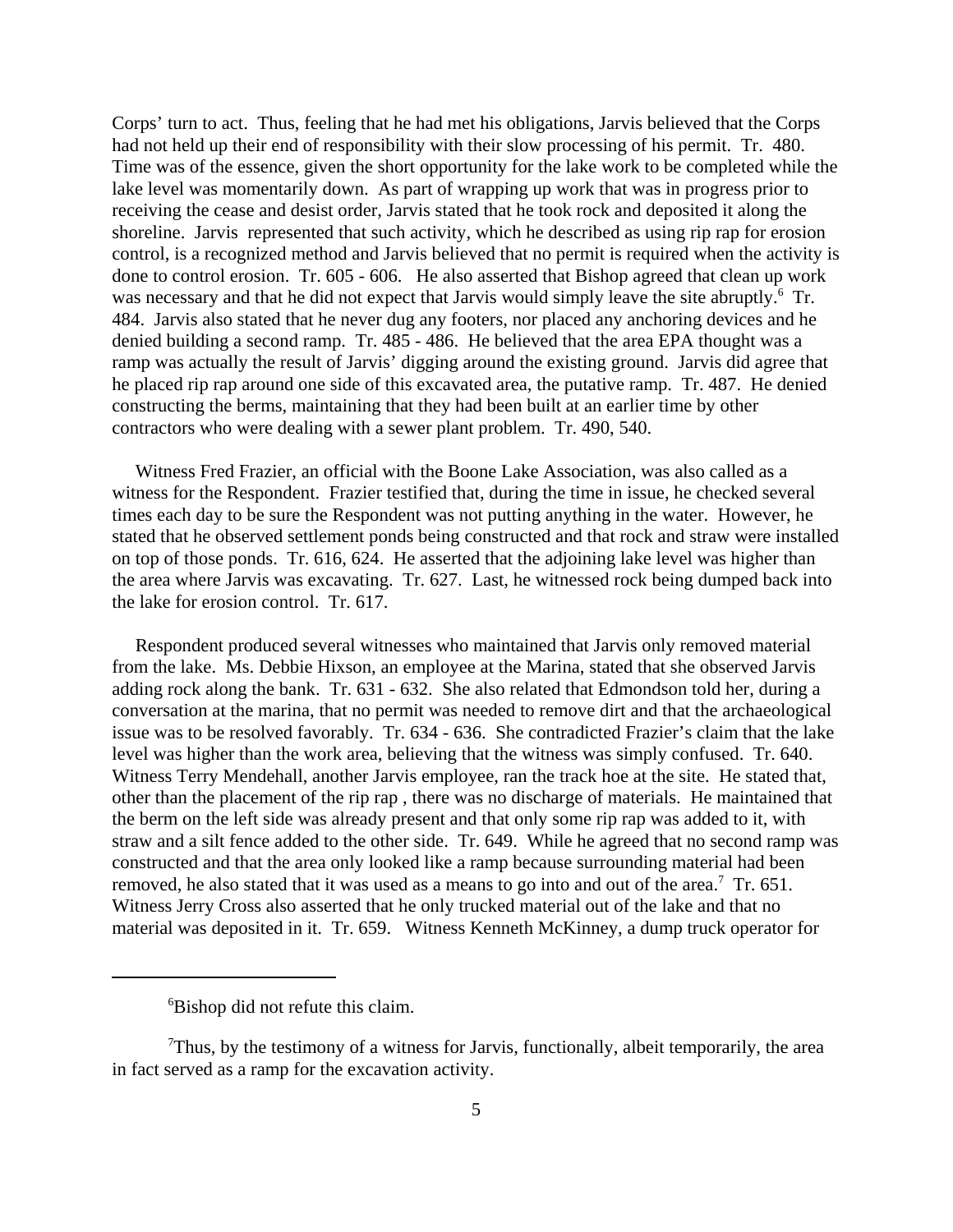Jarvis, testified to the same effect: materials were only removed from the lake.

On this record, the Court concludes that although there were issues regarding subjects such as the composition and size of the two berms and whether a second ramp had been constructed, the evidence is clear that dredging activity, below the summer pool, took place during the times in issue, that machinery was working in that area, that while most of the dredged material from that activity had been trucked out, some of the material, including rip rap, had been moved around within the lake bed, that during this activity, a ramp-like structure effectively had been created, in addition to the marina's original boat ramp.

Additionally, regarding the berms, the Court finds that, as the photographic and other evidence reveals, Jarvis did construct two berms within the lake bed in order to facilitate his dredging activities. The assertion that these were created by an earlier project addressing sewer problems is not credible. First, had that occurred, Respondent could have brought forward witnesses to substantiate the claim that the berms were created by the earlier project. Second, that the berms would have, by happenstance, been created by the earlier project and conveniently benefitted the exact area where Jarvis was working is highly improbable, to say the least. This conclusion is buttressed by the photographic evidence showing both berms. Third, the Court has determined that Mr. Frazier, who was a witness for Jarvis, was not confused, but in fact did observe the settlement ponds being constructed. Last, even assuming for the sake of argument that the berms were created at an earlier time, there was testimony that rip rap and straw were placed on them.

Regarding the putative ramp, while not intended formally as a second boat ramp at the marina, it did in fact serve as a ramp during the excavation project. Further, Jarvis's placement of rip rap along one side of this putative ramp, along the shoreline, and, at a minimum, on the berms, all constituted more than mere excavation activity in the lake bed and cannot in any manner be characterized as incidental fallback, either in quantity or by the purpose to which such material was put to use.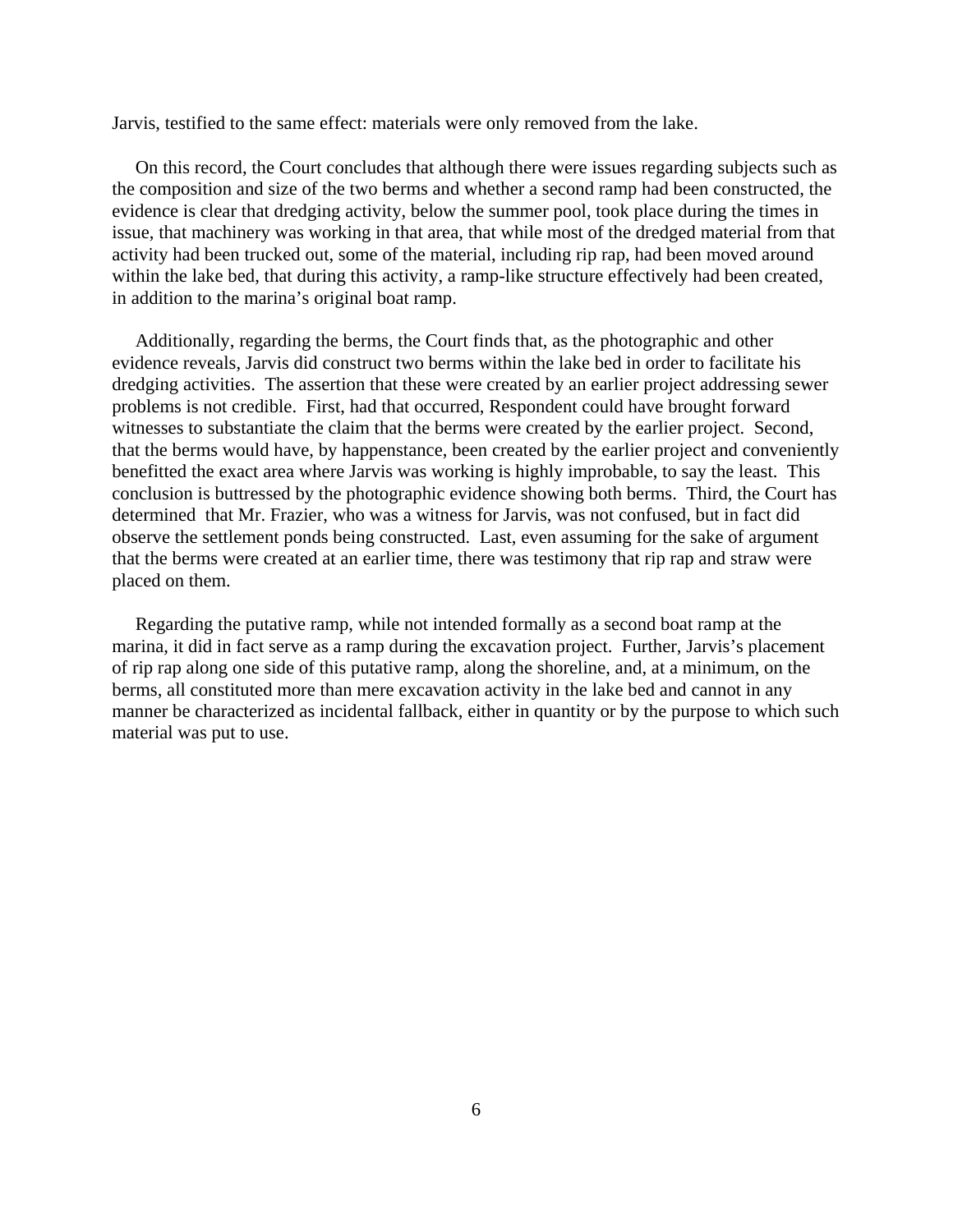### **II. Legal Issues Raised in the Post-Hearing Briefs8**

Section 301 of the CWA provides that the "discharge of any pollutant<sup>9</sup> by any person" is unlawful unless in compliance with the Act's permit requirements. Under Section 404, permits may be issued by the United States Army Corps of Engineers for the discharge of dredged or fill material into navigable waters at specified disposal sites. The Act defines "discharge" as any addition of any pollutant to navigable waters from any point source.

#### **EPA's view of the alleged violation of Section 301(a) of the CWA**

Asserting that Jarvis' conduct involved the unpermitted discharge of a pollutant to navigable waters from a point source, EPA notes that each of the terms are broadly defined. It maintains that the term "pollutant" includes dredged spoil, biological materials and rock, while "discharge" refers to any addition or redeposit of dredged material, other than incidental fallback, to such waters, and "point source" applies to any discernable, confined and discrete conveyance from which pollutants are discharged.

Regarding the "point source" element of the violation, EPA calls attention to Jarvis' use of

<sup>&</sup>lt;sup>8</sup> Although the Court speculated at the hearing that the Rivers and Harbors Act, ("RHA"), and not the Clean Water Act, might control the activity in issue, it concludes that is not the case. As EPA noted, jurisdiction to regulate activities in navigable waters and waters of the United States can be found in both Acts. While acknowledging that there are differences in the scope of jurisdiction between the RHA and the CWA, EPA contended that these differences are of no practical importance in this instance and that "[s]ince the regulatory scope of the CWA is in some aspects broader than the RHA, the U.S. Army Corps of Engineers (COE) in its discretion properly applied the CWA to Respondent's activities, and EPA and COE in their discretion properly chose to prosecute Respondent's violations under Section 404 of the CWA." EPA Br. at 3. Jarvis effectively did not contest the CWA's applicability to this case. The Court's inquiry stemmed from the recognition that *dredging itself* is regulated under the RHA. Thus, while Section 404 regulates the discharge of dredged material, it does not regulate the dredging itself. That activity is covered under Section 10 of the Rivers and Harbors Act of 1899, 33 U.S.C. § 403. Another major distinction is that "navigable water" has a broader meaning under the CWA. In recognition of this distinction, the Eighth Circuit, in *Minnehaha*, while holding that the Rivers and Harbors Act of 1899, 33 U.S.C. § 403, did not apply to Lake Minnetonka as a "navigable water" of the United States because it was an entirely intrastate body with no interstate navigable water linkage, determined that the same lake and its outlet, Minnehaha Creek, were "navigable waters" under the CWA. As such, the Corps of Engineers had jurisdiction under Section 404 of that Act to regulate the discharge of dredge or fill into that water. 597 F.2d 617.

<sup>9</sup> 33 U.S.C. § 1362(6) of the CWA broadly defines "pollutant" to include "dredged spoil ... rock, sand, cellar dirt ... discharged into water." This broad definition has been held as "not unduly vague." *United States v. Eidson*, 108 F. 3d 1336, \*1343 (11<sup>th</sup> Cir. 1997).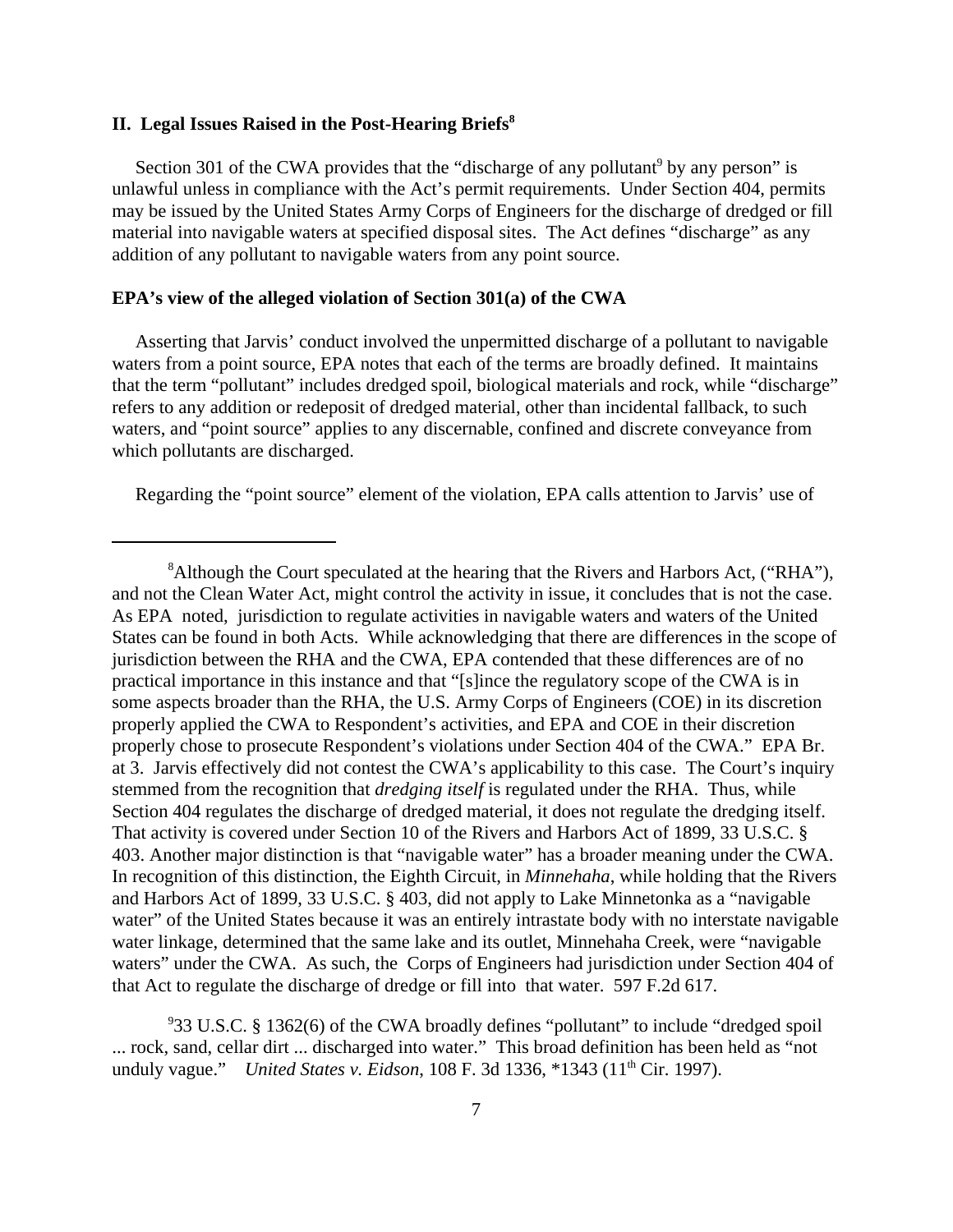various pieces of heavy equipment, including a track hoe, drill, front-end loader, dump trucks, and bulldozer, within Boone Lake, at a location below the normal summer pool level. It observes that several courts have determined that such pieces of equipment constitute "point sources." EPA next identifies the "pollutants" associated with these point sources as the "dredged material, rip rap, straw bales and debris from dynamite blasting" generated by Jarvis' Boone Lake activities, and notes that these activities occurred below the summer pool level. As to the discharge of dredged material, EPA refers to this soil and the rip rap, pointing out that witnesses observed heavy equipment pushing and placing dredged soil in the area of the new ramp at locations below the normal summer pool. It also contends that photographs introduced into evidence and Respondent's own testimony support this assertion.

EPA further observes that courts consistently have determined that "rip rap," which is better recognized as rock, $10$  is a pollutant when placed in navigable waters and that, along with other witnesses, Jarvis himself admitted placing such rip rap into Boone Lake in areas below its normal summer pool level. EPA Br. at 7. It maintains that Jarvis' assertion that this was done to control erosion and sediment is irrelevant to establishing the violation. In addition to arguing that the straw bales used by Jarvis and the debris from dynamite blasting were additional sources of pollutants, EPA asserts that Jarvis used dredged and excavated material to construct a new ramp in the lake bed as well as to build two berms which were composed of dirt, rip rap and straw bales. EPA Br. at 8 - 10. EPA, noting that under the regulations, the phrase "discharge of dredged material" includes the addition or redeposit of dredged materials, additionally claims that Jarvis redeposited excavated and dredged material within the lake bed. While EPA concedes that "incidental fallback" is outside of the reach of the CWA, it maintains that Jarvis' activity was far beyond such minimal quantities of material,<sup>11</sup> as amply demonstrated by Jarvis' activities of placing rip rap and constructing a ramp and berms within the lake bed. *Id*. at 13.

<sup>&</sup>lt;sup>10</sup>The dictionary defines "rip rap" as "[a] loose assemblage of broken stones erected in water or on soft ground as a foundation." The American Heritage Dictionary of the English Language, 3rd ed., 1992. Witness Bishop described it as angular rock used for bank stabilization. Tr. 88.

 $11$  By its calculation, based on its witness' estimates of the size of the berms and ramp, EPA figures that these structures were about 5,394 cubic yards, which would be more than 25 percent of the 15,000 to 20,000 cubic yards estimated by Jarvis' witness to have been removed from the lake bed. EPA asserts that this estimate, already representing far more than incidental discharge, does not take into account the rip rap it claims Jarvis used along the shoreline or the existing or new ramp, nor does it include the discharge from dynamiting. Given the informal basis for these estimates, the Court does not make a finding of fact that such quantified amounts were actually redeposited. Additionally, the Court finds that the putative ramp was created indirectly by removal of surrounding material. However, the Court finds that the EPA testimony was sufficient to establish that a quantity of material, far in excess of any incidental fallback was redeposited within the lakebed.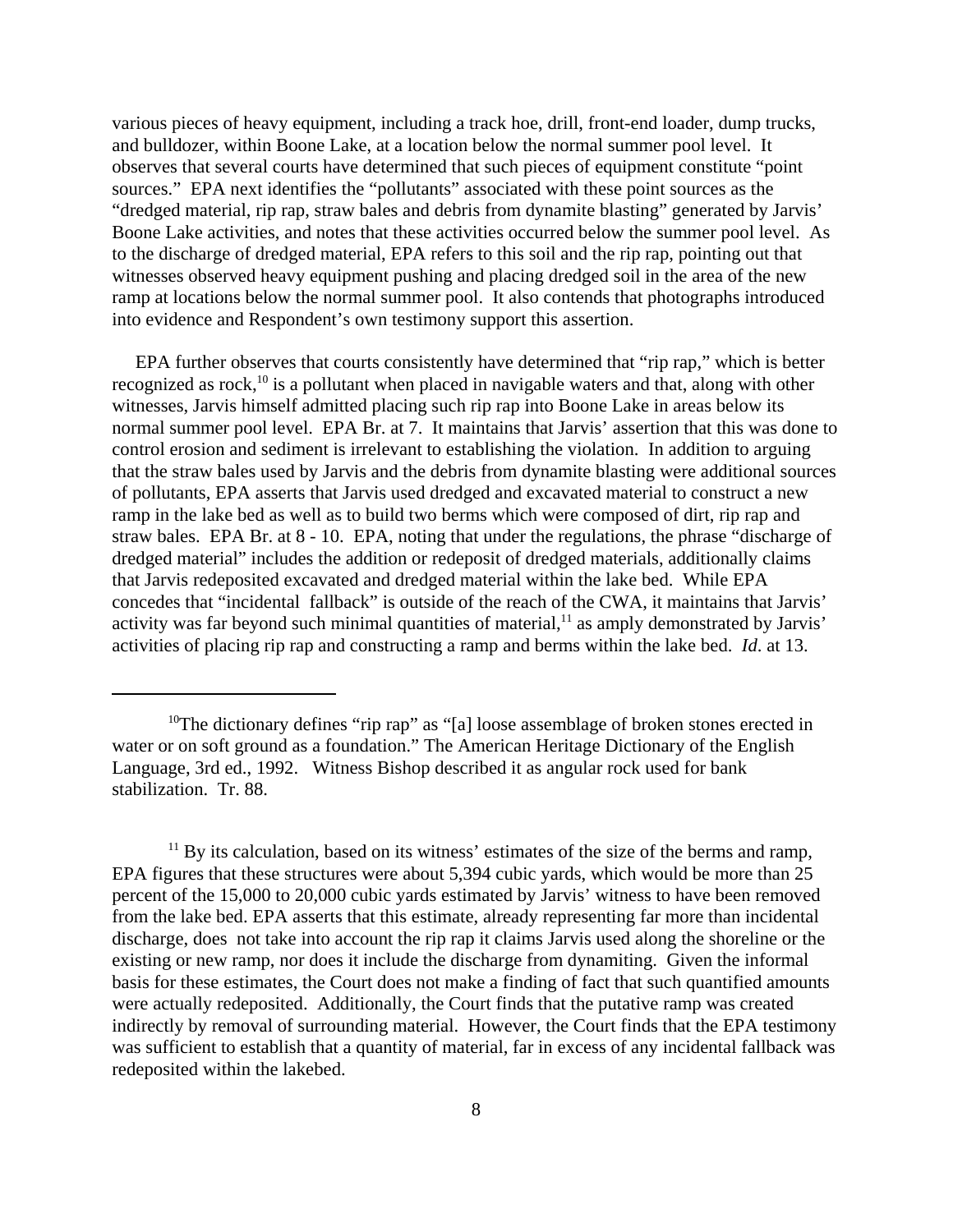### **Respondent's View of the alleged violation of Section 301(a) of the CWA**

Respondent Jarvis contends that as all material removed was above and away from the actual water of Boone Lake, the activity, at least at the time of removal, all occurred on dry land. Jarvis asserts that there is no proof that "an aquatic area was being replaced with dry land" nor that the bottom elevation of the lake had been filled. R's Br. at 8. It notes that the decision in *National Mining Association, et. al. v. U.S. Army Corps of Engineers, et. al.*, 145 F.3d 1399 (D.C. Cir. June 19, 1998) ("National Mining") voided the Corps "Tulloch Rule" as outside of the Corps' ability to regulate the addition of a pollutant to waters where the challenged activity only involved incidental fallback, where it occurs in the context of a net withdrawal of material.

Addressing EPA's assertion that the dredged material was used as rip rap, Jarvis asserts, using the same "dry land" theory, that no material for rip rap was taken from the lake itself. In support of this theory he notes that *Aroyelles Sportsmen's League v. Marsh*, 715 F.2d 897 (5<sup>th</sup>) Cir. 1983) defined dredged material as that which comes *from the water itself.* By contrast, in this instance the rip rap was removed from the dry portion of the lakebed. Further, it contends that the amount of rip rap removed was "minuscule" when compared with the more than 1,200 truckloads of excavated material that were removed.

Jarvis, underscoring the importance of the D.C. Circuit's opinion in *National Mining*, also points to *U.S. v. Hallmark Construction Co.*, 30 F. Supp. 2d 1033 (N.D. Ill. 1998) ("*Hallmark*"), which relied upon *National Mining*, in holding that "neither excavation or incidental fallback or redeposit of material during excavation requires a § 404 permit." Jarvis submits that *Hallmark*  operates to extend *National Mining* by including redeposit of material during excavation and urges that case is similar to, or the same as, the facts presented in Jarvis. *Id*. at 10.

Referring again to the issue of rip rap, Jarvis asserts that Congress created an exemption for the discharge of fill materials from the Section 404 permit requirements when such activity is done for the purpose of maintenance of currently serviceable structures. It submits that the listing of structures such as dikes, dams, levees, groins, rip rap and breakwaters was not exhaustive but only illustrative of such serviceable structures. It contends that another equally serviceable structure is the bank of a lake. Jarvis Br. at 10. Accordingly, Respondent's work, installing rip rap along the bank, being done exclusively for the purpose of maintaining the bank to protect it from erosion when the lake would rise to its summer level, fits the purpose that Congress intended for exemption from a Section 404 permit. Pointing to *Minnehaha Creek Watershed District v. Corps of Engineers,* 597 F.2d 617 (8<sup>th</sup> Cir. 1979), ("*Minnehaha*") as support for this argument, Jarvis also notes that while the permit exemption does not apply where the fill material is connected with activity designed to bring an area of navigable waters into a new use or where water circulation or flow may be impaired or the water's reach reduced, the Complaint does not assert that Jarvis was attempting to bring the area of navigable water into a new use nor that the activity would impair the reach, flow or circulation of that water.

Respondent also believes it is important to recognize that the definition of "fill material," as set forth at 33 CFR § 323.2(e), means material used for the *primary purpose* of *replacing* an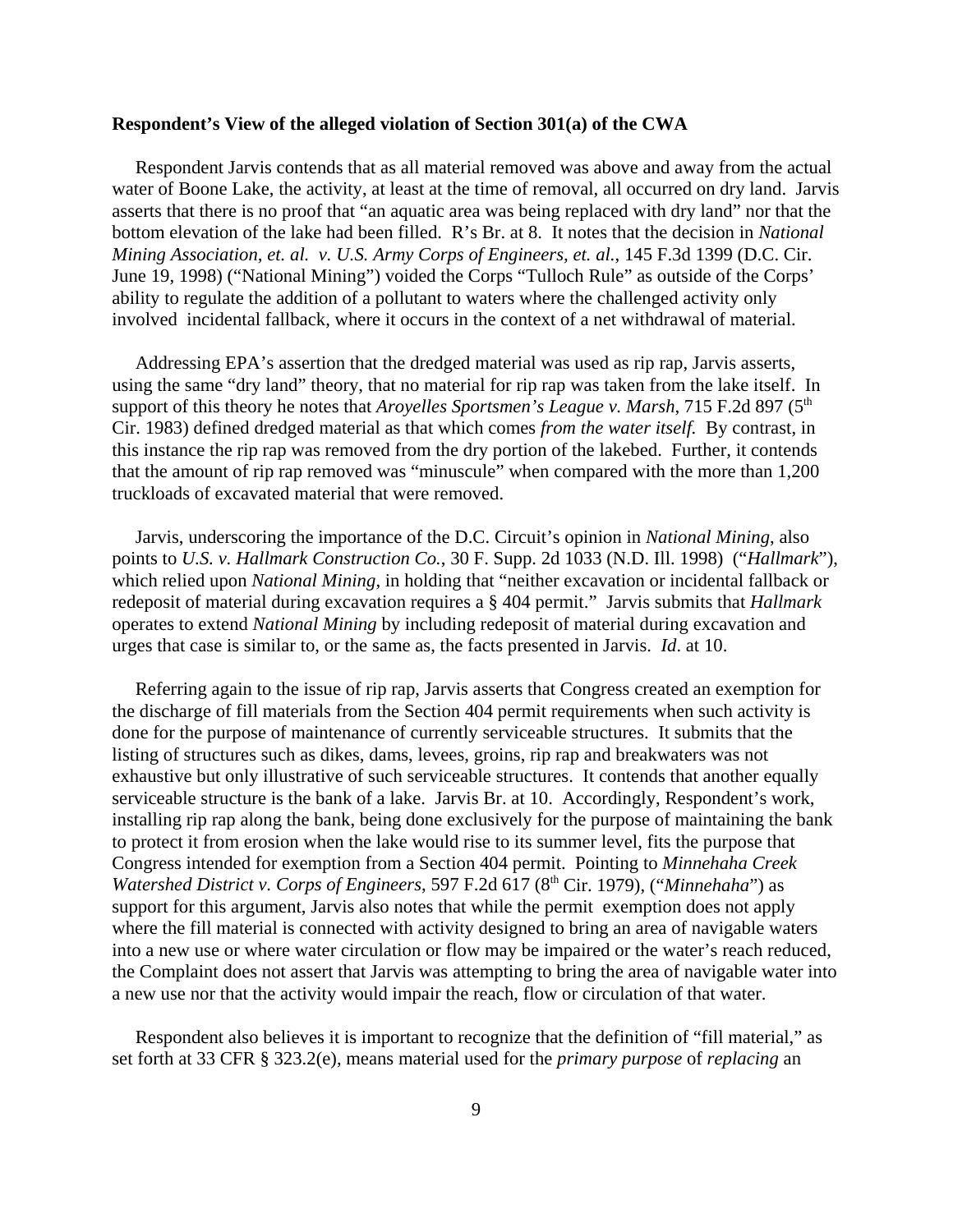aquatic area with dry land or *changing the bottom elevation* of the water body. In contrast, Jarvis identified his sole purpose for installing the rip rap was to protect the bank. Thus, Respondent maintains that even if Jarvis' activity does not come within the maintenance exemption of CWA Section  $1344(f)(1)(B)$ ,<sup>12</sup> the rip rap is not material contemplated under 33 CFR 323.2(e) nor was it used as contemplated by Section 1344(f)(2) of the CWA.

Jarvis notes that the CWA must be carefully interpreted and applied. This approach includes a recognition that this is not a wetlands case nor one being enforced under the Rivers and Harbors Act. It also means that, as applied to man-made lakes such as Boone and other TVA lakes, this analysis should take into account that such a lake is not controlled by natural forces, but rather by human decisions. Consequently, TVA's decisions, not those of nature, determine the lake levels. People who use lakes, such as Boone, are aware of TVA's practices, allowing the lake level to drop in the fall and winter. When Boone's level dropped during the winter of 1999 - 2000, Mr. Jarvis used that time to remove materials from that lake, believing that no permit was required. As mentioned, Jarvis also asserts that he was told he could remove material without a permit. Jarvis Br. at 12.

In contrast, Jarvis recognized that he could not move forward with the other aspects of his project such as constructing pilings, extending the boat ramp, or pouring the concrete for the bulkhead wall along the lake bank, as those steps required a permit. While he acknowledges excavating the dry lake bed and dumping that material away from the lake, he contends that the evidence demonstrates that he did not fill or discharge dredged material into the lake bed or lake water. *Id.* at 12. Regarding rip rap, Jarvis concedes that he did pack some along the lake bank, doing so solely for control of bank erosion and that, as the bank was both "high and dry" at that time, this activity was not discharging into the lake.

As for the ramp issue, Jarvis absolutely denies that he ever constructed a second boat ramp and, in support of that assertion, he notes that such a ramp would not be constructed because a serviceable ramp, in need of an extension only, already was present. Further, building a second ramp would be illogical because such construction would eliminate the floating dock and several covered slips, the effect of which would be to reduce the income potential for his planned marina improvement. Such a conclusion is also at odds with common sense, as Jarvis hardly would have blasted rock in an area intended for a ramp. Beyond that, such a conclusion would be in conflict with the testimony of several witnesses who denied a ramp was being constructed. Rather than viewing a ramp construction, Jarvis suggests that the EPA witnesses were simply mistaken, viewing only material that had not yet been excavated. Such excavation had to await the next winter lake level drop and a permit from the Corps of Engineers. R's Br. at 14.

<sup>&</sup>lt;sup>12</sup>This section provides: "Non-prohibited discharge of dredged or fill material ...  $(1)$ Except as provided in paragraph (2) of this subsection, the discharge of dredged or fill material – (B) for the purpose of maintenance, including emergency reconstruction of recently damaged parts, of currently serviceable structures such as dikes, dams, levees, groins, riprap, breakwaters, causeways, and bridge abutments or approaches, and transportation structures;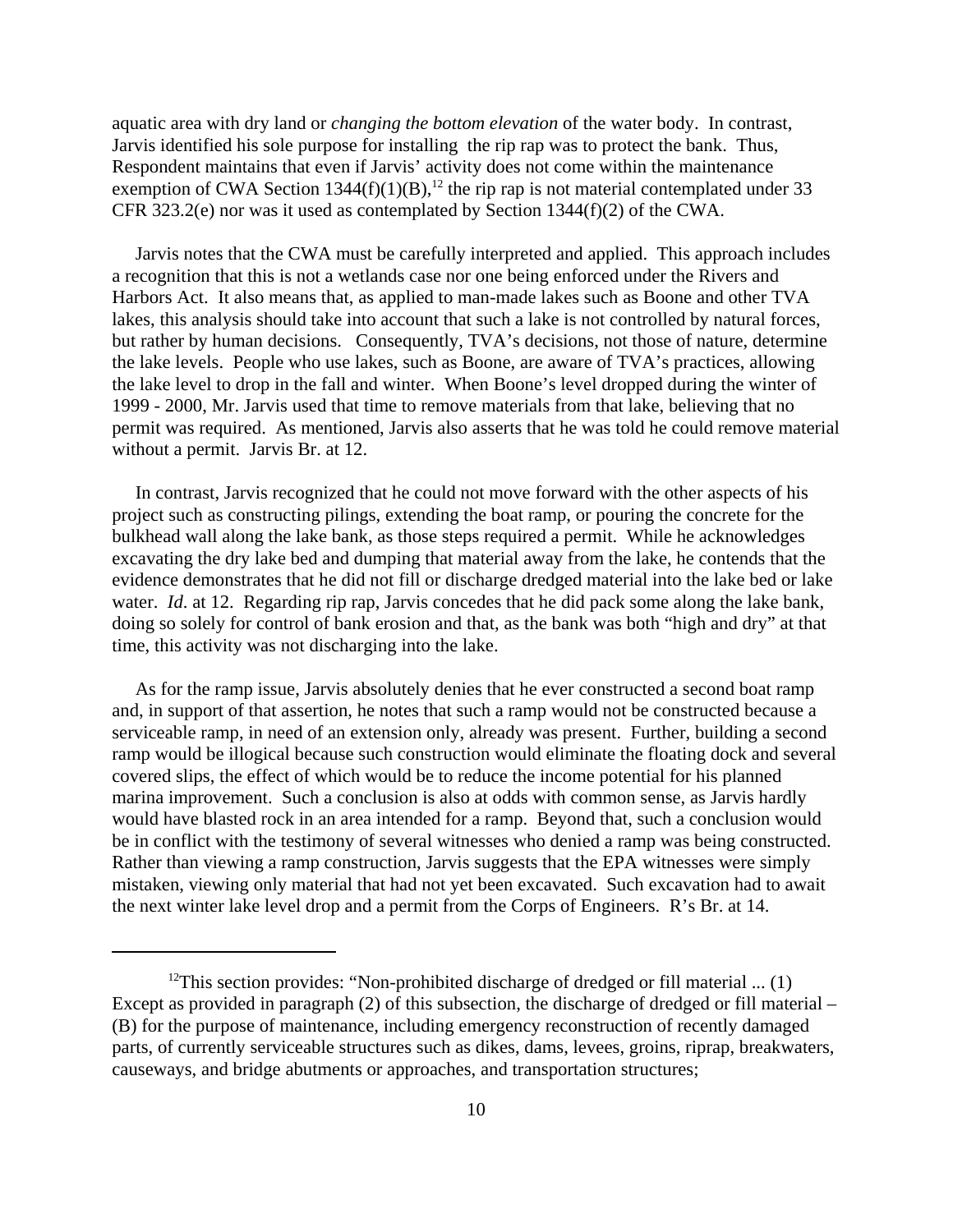Respondent's witnesses testified that the excavation was not completed as more would be needed<sup>13</sup> before the lakebed would become low enough to permit a functional floating dock during the winter's low level. Further, as reflected in R's ex 28, the "ramp" EPA believes existed would have to be removed in order to accommodate the Jarvis' proposed floating dock number 3. *Id.* 

Finally, Jarvis contends that, even if liability is found, it would be appropriate to consider Jarvis' activity as warranting an "after-the-fact" permit, since it has effectively been admitted that his work was proper in all other respects and that a permit inevitably would be issued. *Id.* 

In responding to Jarvis' argument that the activities in issue took place on dry land, while EPA agrees that the actions took place on a dry lake bed, it contends that fact does not change and is irrelevant to the analysis. EPA asserts that the only question is whether there was a discharge of a pollutant within a navigable water. Noting that the term "navigable waters" is both broadly defined and so recognized by the courts, EPA observes that the Corps has implemented regulations that include impoundments of waters within the term "waters of the United States." These regulations provide that jurisdiction over non-tidal waters extends to the "ordinary high water mark," which is defined as "that line on the shore established by the fluctuations of water and indicated by physical characteristics such as [the] clear, natural line impressed on the bank, ... [and by] destruction of terrestrial vegetation ..." 33 C.F.R. § 328.3(e). EPA Reply Br. at 2 - 3. Further, "dredged material" is broadly defined to include material that is "excavated or dredged from waters of the United States." 33 C.F.R. § 323.2 and 40 C.F.R. § 232.2. The discharge of such dredged material encompasses its addition and redeposit. As Boone Lake was created by the impoundment of the South Fork of the Holston River, it falls within the definition of a water of the United States. In addition, there is no dispute that Jarvis' activities took place below the ordinary high water mark. Accordingly, EPA asserts that any material removed from the lakebed<sup>14</sup>, dry or not, is dredged material which, upon being redeposited, is a discharge of a pollutant into such water.

In its reply brief, EPA also contends that a close reading of *Hallmark* refutes Jarvis' contention that rip rap is not covered by the CWA. In that case, the court only limited CWA jurisdiction where incidental fallback was involved. Further, the term "incidental fallback"

 $13$ Jarvis points to photographs 20, 28, P12, 34, 35, P15 and Exhibit 32 to demonstrate that more excavation would be required to take the lakebed down to 1355 foot level or below. Jarvis also contends that R's ex. 28, 29, P12, R 34, 35 and P15 show rock outcroppings within the winter lake draw down and demonstrate that the proposed floating docks would still be on dry lakebed, thus demonstrating the need for further excavation.

 $14EPA$  contends that Jarvis' references that his activities did not occur in "wet lands" is irrelevant, as the activity here involves navigable waters and "wetlands" are only a subcategory of that term. The Court agrees, wetlands are not pertinent to this proceeding.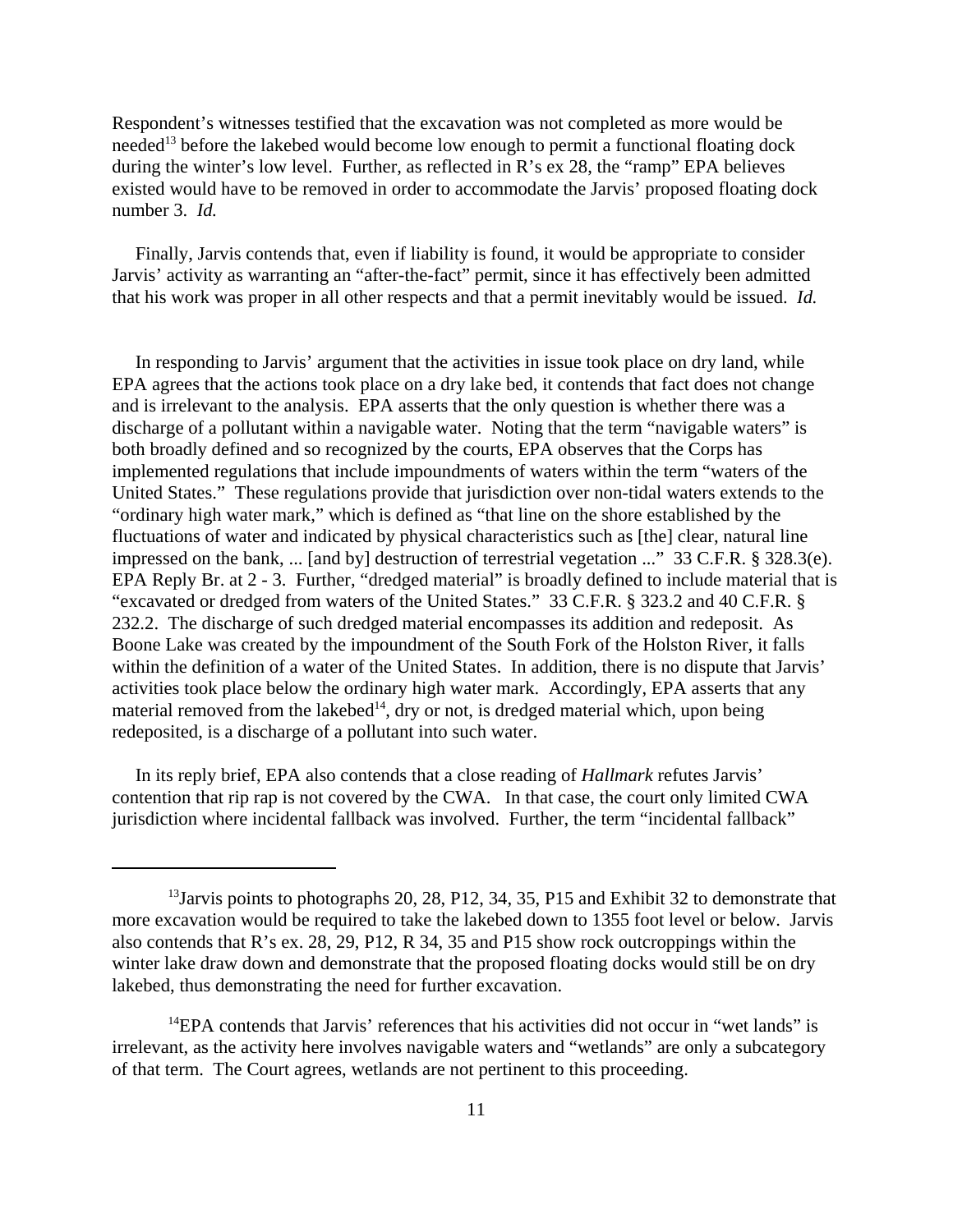means "minute redeposits that occur as a byproduct of excavation." *Hallmark* at 1036. Because Jarvis's redeposits were in no sense incidental fallback and because they included rip rap and soil, EPA argues that *Hallmark* does not suggest that the CWA is inapplicable. EPA R.Br. at 4.

EPA also responds to Jarvis's claim that the placement of rip rap was exempt under Section  $404(f)(1)(B)$  of the CWA because it was done for the purpose of maintenance of currently serviceable structures. EPA contends there is no evidence in the record to support the claim that Jarvis' placement of rip rap along the shoreline, along the newly constructed or the existing ramp, or that the berms he installed, were put there for maintenance of such structures. In addition, while challenging Respondent's premise that the bank of a lake is a "serviceable structure" and that Jarvis' installing rip rap was solely to prevent erosion, EPA contends that the case Jarvis relies upon for support, *Minnehaha Creek Watershed District v. Hoffman*, 597 F.2d 617 (8th Cir. 1979) and the District Court's underlying decision, 449 F.Supp. 876 at 879-881(D. Minn. 1978), in fact held that such rip rap placement for shoreline protection was *not* within the Section  $404(f)(1)(B)$  exemption under the CWA.

Speaking to the factual issue of whether Jarvis constructed a new ramp, EPA relies upon the testimony of Mr. McMahan and Ms. Harrison to support this claim. EPA speculates from McMahan's testimony that the new ramp permitted Jarvis to be more efficient in his lake bed activities, allowing trucks to enter the lake by means of the new ramp, while other trucks used the existing ramp to exit the lake. EPA Reply at 6. However, whether a new ramp was or was not constructed,15 EPA emphasizes that the critical determination is whether Jarvis discharged dredged material below the normal summer pool, activity which witnesses McMahan and Harrison confirmed.

### **The Court's Analysis and Determinations Regarding Liability**

At the outset the Court notes that there is no dispute that Jarvis performed excavation work in Boone Lake, below the ordinary summer high water mark or "summer pool" during December 1999 and January 2000 and that this activity involved heavy equipment, including dump trucks, a track hoe, bulldozer and pneumatic chisel, all operating in the lake bed at that level. It is also undisputed that the activity at this level included dynamiting, the use of straw bales, and the placement of rip rap along the shoreline and in an area which, for identification purposes, is described as the "second ramp." While contested, the Court has determined that Jarvis did create the two berms as identified in the photographs in EPA exhibit 13. Thus, it is against this set of facts that the Court must evaluate Jarvis' contentions and analyze the applicable case law.

<sup>&</sup>lt;sup>15</sup>EPA, while contending that a new ramp was created, concedes that its "construction" could have occurred either by Jarvis affirmatively building it or by blasting rock around the new ramp area, with the latter tactic creating the appearance of a new ramp by leaving the natural slope intact and excavating around that area. EPA R.Br at 6.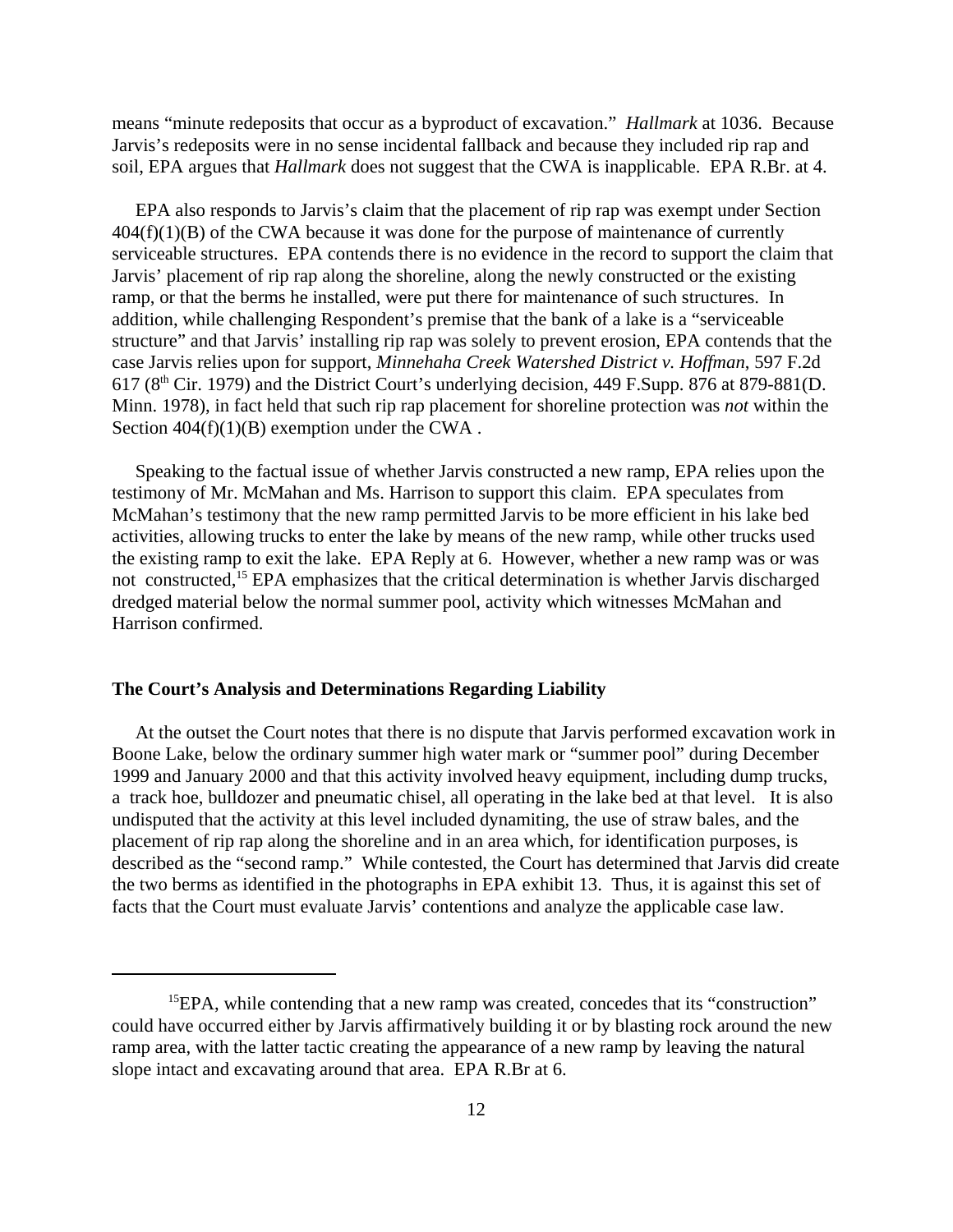First, the Court summarily rejects Jarvis' suggestion that a different standard for evaluating the CWA's applicability should obtain when a lake is man-made as opposed to those lakes that were naturally created. No case law has been cited in support of this approach nor is there any logical reason for making such a distinction. However a lake comes into being, it is still a lake and the fact that, for man-made lakes, controls which can affect the lake's water levels may be included with its construction, or thereafter, does not affect that status. Natural lakes can also be subject, through natural forces or otherwise, to varying lake water levels, as in times of drought or flood, and it would not make sense to apply one standard, as Respondent suggests, for prohibited CWA activity where lake levels drop in a natural lake due to natural causes and another standard where the drop occurs from implementation of man-made controls. Thus, the suggestion that Jarvis was not working in the lake but rather on 'dry land,' is rejected where, as here, Jarvis concedes that his activity occurred in the lake bed below the normal summer pool. In addition, given that the CWA has been expansively interpreted to include wetlands within its purview, it would be inconsistent to suggest that a lake's bed, be it natural or man-made, becomes exempt from such coverage to the extent it becomes dry during intervals when its waters temporarily recede.

For similar reasons, the Court rejects the assertion that Jarvis' activity was exempted as the work was being performed on "dry land," because man-controlled actions had lowered the lake level. In interpreting the waters covered under the CWA this distinction has not been recognized by the courts. Rather the consistent view has been that "waters of the United States" has very broadly interpreted. While the CWA refers to "navigable waters" it defines that term as "waters of the United States." The consequence of that, as interpreted by the courts, is that one would better understand that term "navigable waters" by ignoring the term "navigable." Thus, wetlands adjacent to such waters, human-made tributaries, brooks and drainage ditches are all within the scope of waters of the United States. *See United States v. TGR Corporation*, 171 F3d 762 (2nd Cir. 1999), citing the array of waters recognized by other Circuits as within the purview of the CWA's definition. Accordingly, that a water body is man-made makes no difference. *United States v. Eidson,* 108 F. 3d 1336, \*1342 (11<sup>th</sup> Cir. 1997), quoting from *United States v. Holland*, 373 F.Supp. 665, 673 (M.D. Fla. 1974).

## **Was Jarvis' activity exempt from the CWA permitting process on grounds that there was no addition of any pollutant to the water?**

Jarvis next contends that *National Mining's* "Tulloch Rule" exclusion was extended by the decision in *Hallmark,* with the consequence that the exception now includes the redeposit of material removed during excavation.

In *National Mining Association v. U.S. Army Corps of Engineers*, 145 F.3d 1399 (DC Cir 1998), the D.C. Circuit held that the "Tulloch Rule" exceeded the Corps authority under the Clean Water Act by its attempt to regulate *any addition* of pollutants to navigable waters. It took note that the Corps has the authority, under Section 404 of the CWA to issue permits "for the discharge of dredged or fill materials into navigable waters," and that, under Section 301(a) of that Act, discharge refers to the "addition of any pollutant to navigable waters from any point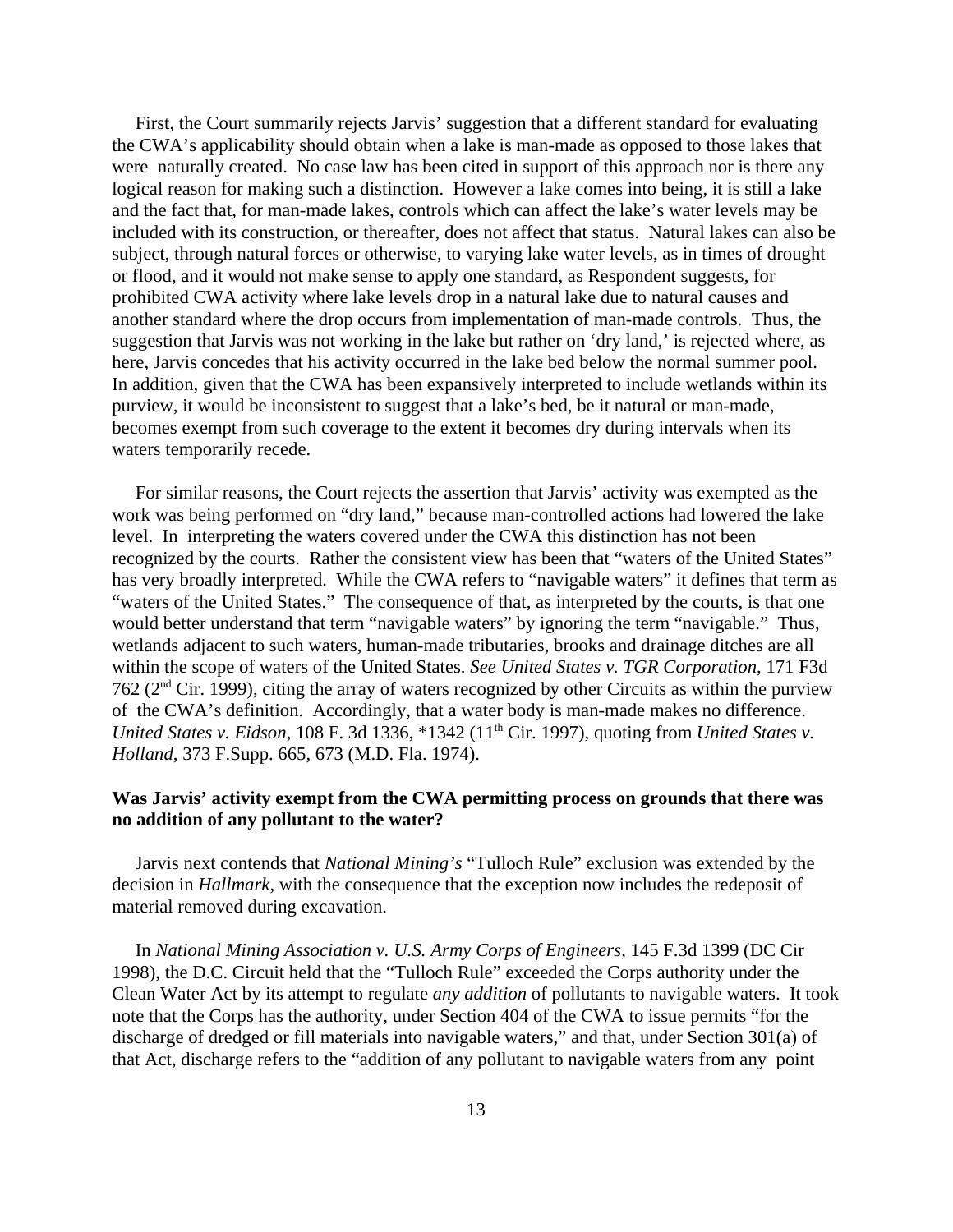source." By regulation, the Corps, in 1986, at first defined the "discharge of dredged material" as "any addition of dredged material into waters of the United States" but it excluded *de minimus*, incidental soil movement occurring during normal dredging operations. Subsequently, in 1993, it dropped the *de minimus* exception, with the consequence that thereafter, any addition, including any redeposit, of dredged material was then within the scope of regulated discharges. This regulatory change, known as the *Tulloch Rule*, was challenged as beyond the Corps Section 404 authority on the theory that, by attempting to regulate "incidental fallback," that is, the return of dredged material to nearly its original location, there had been no "addition" of material.

Although the court was addressing only incidental fallback, several aspects of its analysis arguably lend support to Jarvis' argument. This is so because the court implied that its underlying problem with the Corps' regulatory action stemmed from the statute, which defines the discharge of dredged material in terms of the *addition* of such material to waters. While the court stated that a small portion of material which falls back during dredging can not be considered an "addition," its reasoning was grounded on the observation that because there was "a net withdrawal, not an addition, of material, it cannot be a discharge." *Id*. at \*1404. A "discharge," it observed, "contemplates the addition, not the withdrawal, of a substance or substances." *Id.* Thus, it emphasized that it could not find there had been an addition of dredged material when there had been no addition of material. Focusing as it was on the term "addition," the court did not limit its analysis to minuscule amounts, as evidenced by its remark that the attempt to remove 100 tons of material can not be deemed an "addition" because only 99 tons were actually removed. By including incidental fallback within the permitting process, the Court concluded that the Corps was attempting to cover "a wide range of activities that cannot remotely be said to 'add' anything to the waters of the United States." *Id*. at 1405.

The court also rejected the government's argument that Section 404(f) of the CWA, by setting forth specific exemptions from the permit requirement and not including fallback on that list, inferentially includes fallback as an action requiring a permit. Instead, it concluded that the specific exemptions were not an exclusive list, noting that permits are required where the activity has "as its purpose bringing an area of navigable waters into a use to which it was not previously subject, where the flow or circulation of navigable waters may be impaired or the reach of such waters be reduced."<sup>16</sup>

 $16$ It is arguable that the provision of CWA Section 404(f), providing that permits are still required where the activity has as its primary purpose bringing a water "into a use to which it was not previously subject, where the flow or circulation of navigable waters may be impaired or the reach of such waters reduced," must be read as a whole. Consequently, under this interpretation, a permit would be required only where one is bringing an area into a new use *and*  this activity may impair the flow or circulation of the waters or the reach of the waters may be reduced. While Jarvis' activity was about a new use, there is no evidence that it impaired water flow or circulation nor that the reach was reduced. Rather, the activity by removing material from the lake, had the opposite effect. However, the D.C. Circuit did not take this approach,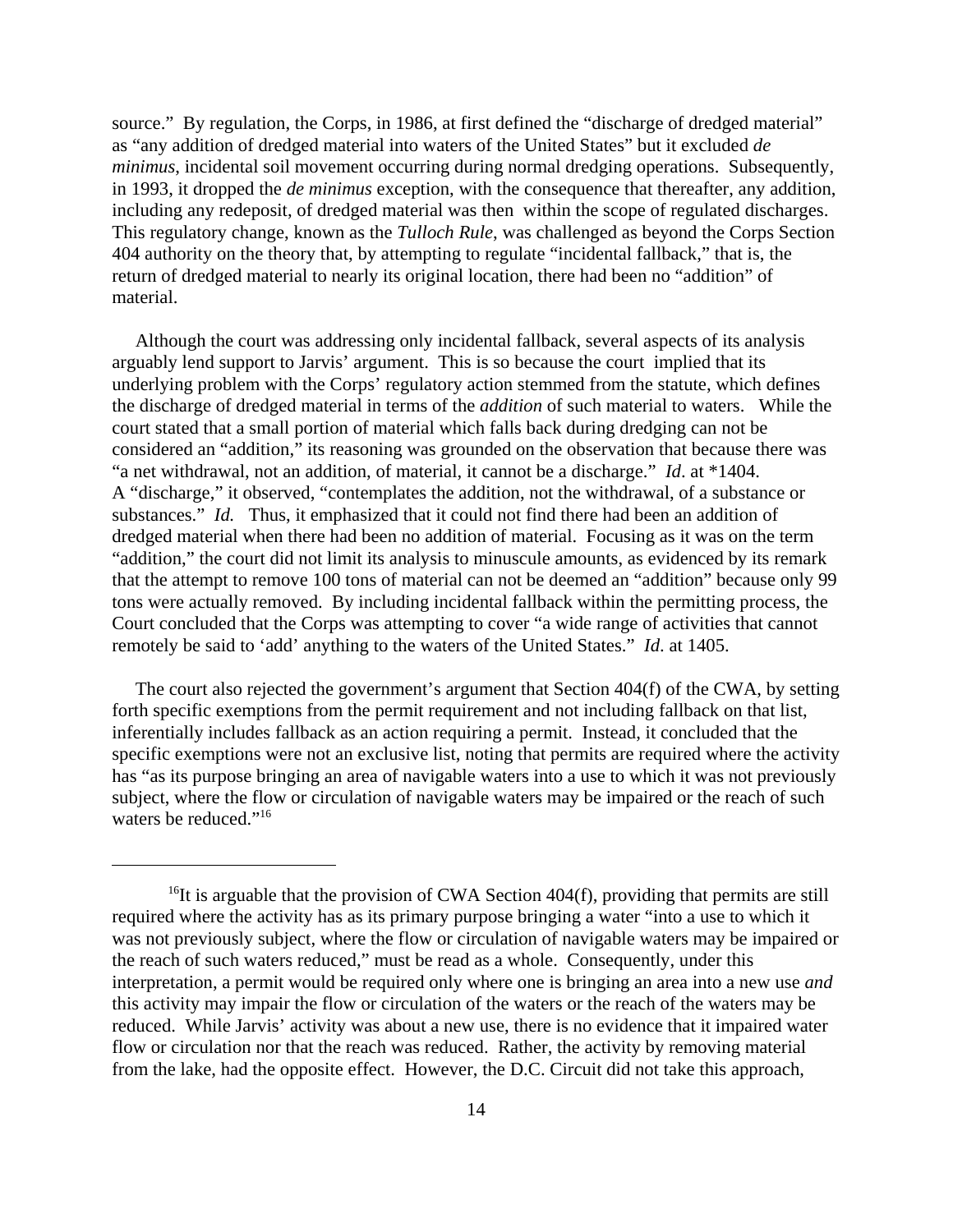Despite the referenced passages hinting at a potentially broader exemption from the permitting process, tied to whether there had been a true addition of material, it is clear that the Court of Appeals, was excluding only incidental fallback from the permitting process. That its holding was so limited is clear from the distinction it drew between cases involving redeposit as opposed to fallback. For example, it characterized the displacement activity in *United States v. M.C.C. of Florida*, 772 F.2d 1501 (11<sup>th</sup> Cir. 1985), involving placing dredged spoil from a waterway bottom onto adjacent sea grass beds, as akin to sidecasting rather than fallback.<sup>17</sup> It also distinguished *Rybachek v. EPA*, 904 F.2d 1276 (9<sup>th</sup> Cir. 1990), because that involved a "discrete act of dumping leftover material into the stream after it had been processed," rather than incidental fallback. Of greater significance here, the court distinguished, without criticism, the holding in *Minnehaha Creek Watershed District v. Hoffman*, 597 F. 2d 617 (8<sup>th</sup> Cir. 1979) that the construction of dams and riprap was covered by Section 404 permitting, as it involved the placement of rock, sand and cellar dirt into the water body. *Id*. at 1406. Moreover, the court accepted the principle of deference to an agency's interpretation of a term, such as "addition," except where an interpretation is "manifestly unreasonable." By attempting to include *incidental*  fallback, the court found the agency had reached such an unreasonable interpretation.

The Court does not read *Hallmark* as aiding Jarvis' position. *Hallmark*, 30 F. Supp. 2d 1033, (N.D. Ill.1998), involved the alleged discharge of pollutants into wetlands. Specifically at issue was the unpermitted discharge of dredge or fill material onto land that Hallmark intended to develop for a residential subdivision. The government contended that Hallmark discharged a pollutant when it added sand and dirt in filling, and by redepositing, material to a particular area. Hallmark asserted that it made no fill "addition" but rather created a net withdrawal through its excavation efforts for a storm water pond. In fact, Hallmark, citing *National Mining*, maintained that because its activity was excavation, any discharge would have to be characterized as incidental fallback. The district court, interpreting the breadth of *National Mining*, held only that "neither excavation nor incidental fallback or redeposit of material during excavation requires a § 404 permit." *Id*. at \*1037. Thus, its holding did not operate to extend *National Mining* and it concluded that, under the particular facts, there had not been a "true addition" of fill material but only incidental fallback, at least where the stormwater detention pond was being constructed.<sup>18</sup>

holding that the Corps was precluded only from attempting to regulate "*any* redeposit" and consequently that it could regulate deposits other than incidental fallback.

 $17$ In yet another indication that the D.C. Circuit's ultimate focus was upon whether an "addition" had occurred, it noted with reference to the sidecasting in *M.C.C. of Florida* that the Fourth Circuit expressed concerns along this line; with one member of the panel there finding that sidecasting was not an addition, another finding that it was, and the third member declining to adopt either view.

<sup>&</sup>lt;sup>18</sup>Other parts of the area were admitted by Hallmark to have been filled and graded but those aspects, involving a determination whether those parts were established as "farmed wetland," are not relevant here.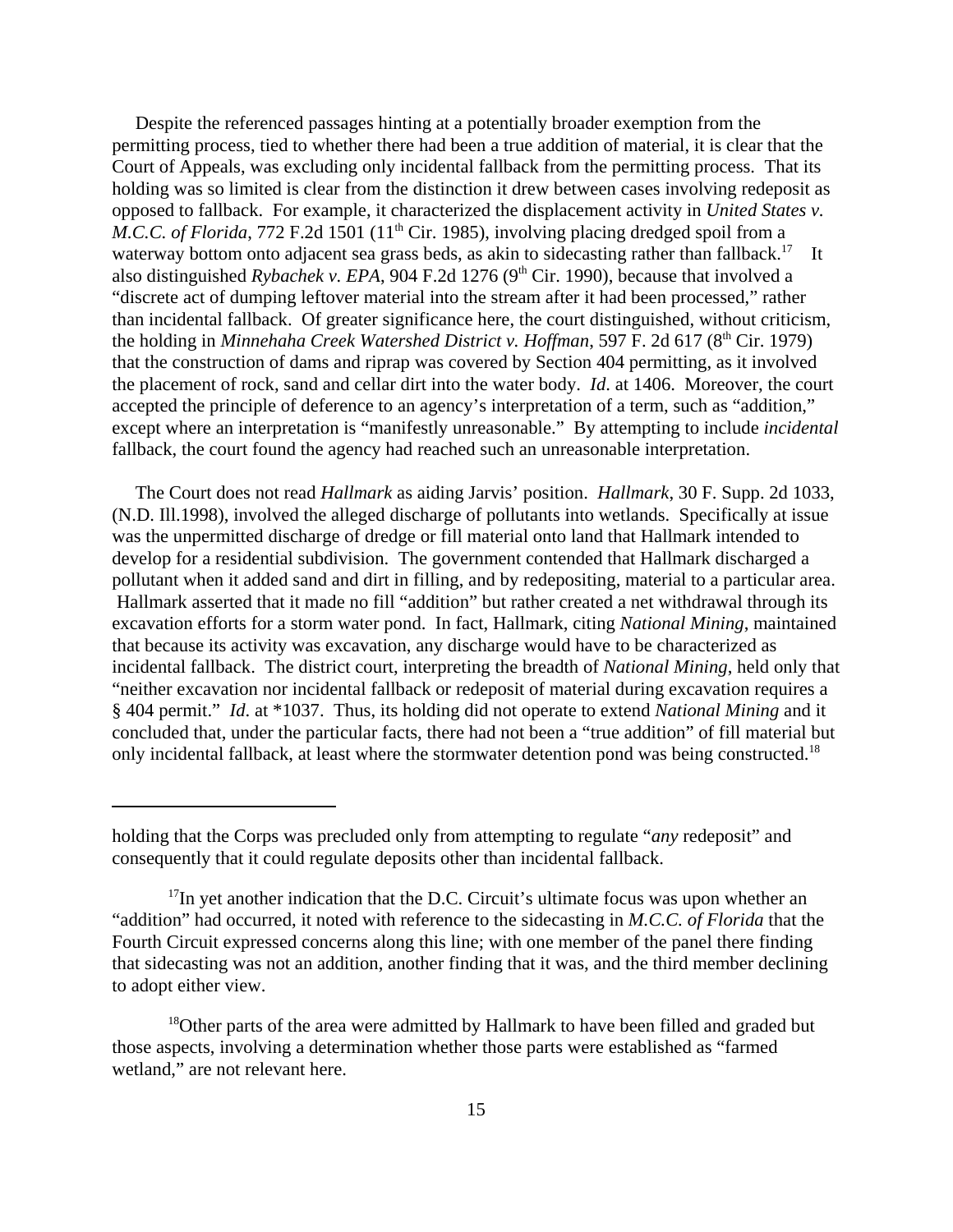Other cases analyzing this issue point to a conclusion that Jarvis' activity constituted an addition under the CWA and therefore required a permit.

For example, *Avoyelles Sportsmen's League*, 715 F.2d 897, (5<sup>th</sup> Cir. 1983), involved part of a 20,000 acre tract of forested land which the owners wanted to clear for agricultural use. A citizens' suit sought to have the area declared a wetland and alleged that the land clearing activities would result in the discharge of dredged and fill material and pollutants into waters of the United States in violation of the CWA. It had to be determined whether the landclearing activities fit the four elements necessary to sustain a Section 301(a) violation by resolving whether there had been a discharge, of a pollutant, from a point source into navigable waters. As pertinent here, the court determined that bulldozers and backhoes were "point sources" because they collected into piles material that could find its way back into the waters. The court also addressed the argument that only removing wetlands vegetation could not be considered a "discharge" because there had been no "addition" of materials. Subscribing to the view of the D.C. Circuit<sup>19</sup> that focusing on the word "addition" would produce an "overly literal and technical" construction, and noting that it was not dealing with a "mere removal" case, the Fifth Circuit concluded that "addition" in the context of the CWA "may reasonably be understood to include "redeposit" of materials taken from wetlands.<sup>20</sup> *Id.* at \*923.

A similarly broad interpretation was applied in *United States v. Sinclair Oil Company*, 767 F. Supp. 200 (D. Mont. 1990) The defendant there had engaged in river channel maintenance, removing obstructions from the riverbed, including rocks, sand and gravel, and it had redistributed river cobble, by redepositing it, in order to reinforce existing banks and to block new channels. As with Jarvis, the work in the channel required use of a bulldozer, in the riverbed. The government charged that, by performing such maintenance without a permit, the defendant violated Section 404 of the CWA. The central contention raised by the defendant was that since it only redeposited or removed indigenous riverbed material there was no discharge of dredge or fill material. It argued that, because the CWA defines the discharge of a pollutant to require the addition of material, a redeposit is outside that definition. However, the court observed that, as Congress had delegated broad regulatory authority to the Corps, other courts have shown great deference to the agency's interpretations of the CWA. Under such a standard, courts will defer to the agency's interpretation if it is reasonable. It then noted that several other

<sup>19</sup>The 5th Circuit's decision was issued many years before *National Mining*.

 $20$ Although the court did not precisely answer whether there had been a discharge of dredged material because it determined that a discharge of *fill* material had been involved, that determination does not detract from the authority of *Avoyelles* because the owners were contending that dredging requires excavation and argued that removal of wetland *vegetation* was distinct from removal of the wetland itself.. *Id*. at \* 924. Clearly the activity of Jarvis involved excavation.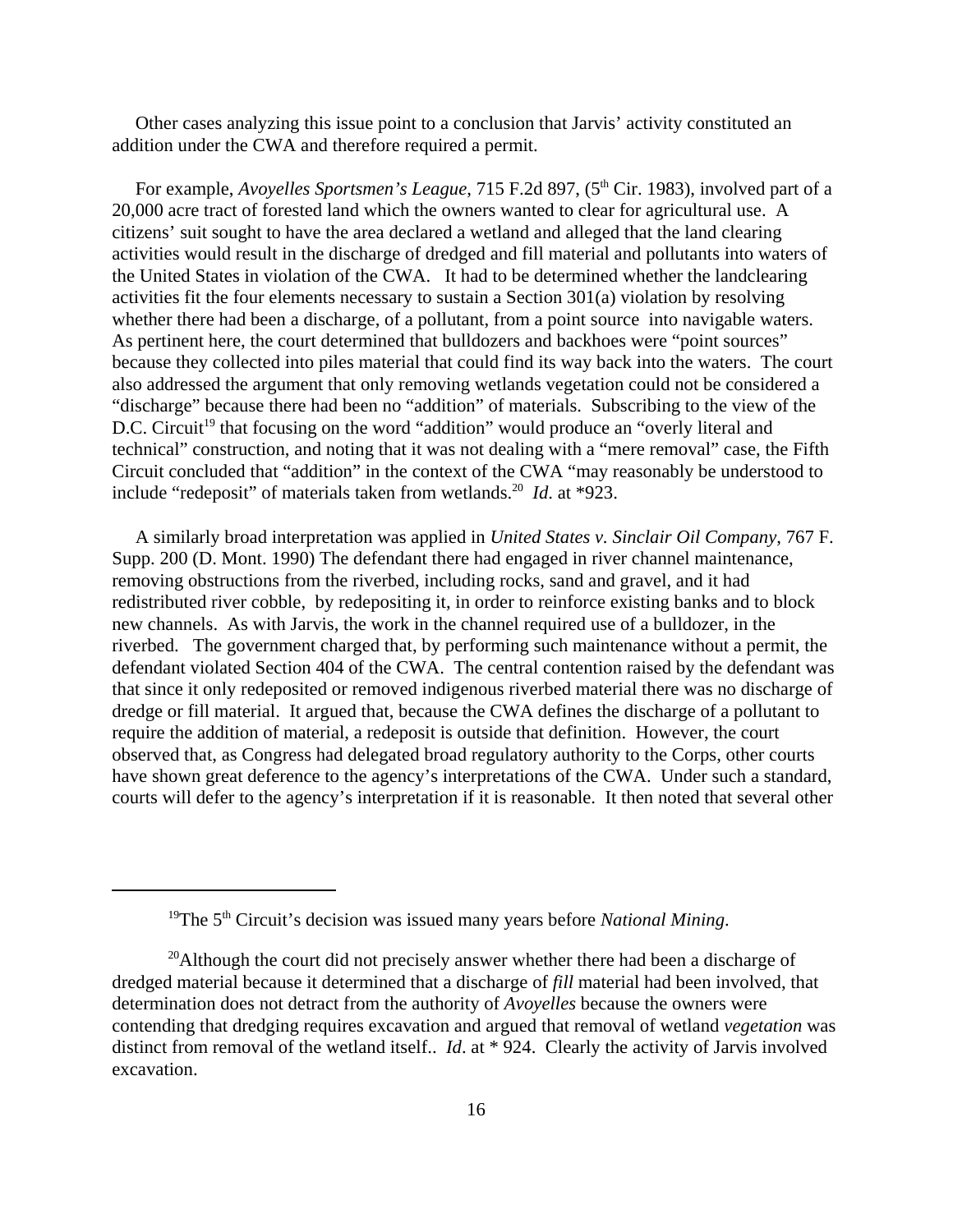courts<sup>21</sup> had found that a redeposit of indigenous material is an addition of pollutants under the CWA. With this deference, the court noted that the test for liability depended upon whether the redeposit of riverbed materials was within the definition of "discharge of dredged or fill material." It found that the defendant constructed artificial barriers in the river channel by redistributing river cobble and other materials from the bed. Since the definition of fill includes any material used for the primary purpose of replacing an aquatic area with dry land and a discharge of fill materials requires a permit where the material is used in the construction of any structure in a water of the United States, the defendant's redeposit of fill material constituted a discharge of a pollutant, requiring a permit.

*United States v. Bay-Houston Towing Company, Inc.* 33 F.Supp. 2d 596 (E.D. Michigan, S.D., Jan. 14, 1999) ("Bay-Houston") provides additional support for this Court's conclusion that Jarvis' activity required a permit. There, the United States alleged a violation of the CWA, asserting the permitless discharge of pollutants by means of peat bob drainage into a river and by the discharge of dredged or fill material into wetlands. Bay-Houston maintained that its peat harvesting did not constitute a discharge or addition to the wetlands and therefore that no Section 404 violation could be established.

In rejecting these claims, the court first returned to the broad objectives of the CWA of "restoring and maintaining the chemical, physical, and biological integrity of the Nation's waters. In support of those objectives the Act prohibits, except through permit, the discharge of any pollutant with pollutants including dredged spoil, biological materials, rock and sand. The court reviewed the essential elements behind the prohibition of the discharge of any pollutant. Discharge of pollutants, refers to any addition of any pollutant to navigable waters from any point source. Point source, in turn, refers to any discernable, confined and discrete conveyance from which pollutants may be discharged. Pollutants, another broad term, includes dredged spoil, rock, sand, and biological materials. Last, it noted that navigable waters, under the CWA, is a very broad term which includes wetlands.

The court then reviewed the litigation associated with the Corps' attempt to expansively define the discharge of dredged material to capture any addition of dredged material. As noted earlier, while the CWA allows the Corps to regulate the discharge of dredged material, it does not extend to dredging itself as that is regulated under the Rivers and Harbors Act, 33 U.S.C.

<sup>&</sup>lt;sup>21</sup>The court looked to: the  $5<sup>th</sup>$  Circuit's decision in *Avoyelles Sportsmen's League, Inc. v. Marsh,* 715 F. 2d 897, 910 (1983), holding, as discussed supra, that "addition" includes the redeposit of indigenous materials; the 11<sup>th</sup> Circuit's decision in *United States v. M.C.C. of Florida, Inc.*, 772 F.2d 1501, and the redeposit analysis in 848 F.2d 1133 and 863 F.2d 802, holding that redeposit of sediment by the action of tugboat propellers disturbed the physical and biological integrity of the waters by destroying sea grass beds, and the  $9<sup>th</sup>$  Circuit's decision in *Rybachek v. United States Environmental Protection Agency*, 904 F.2d 1276, 1285-86, which concurred with the rationale of the  $5<sup>th</sup>$  and  $11<sup>th</sup>$  Circuits, deferring to the agency's interpretation of "addition."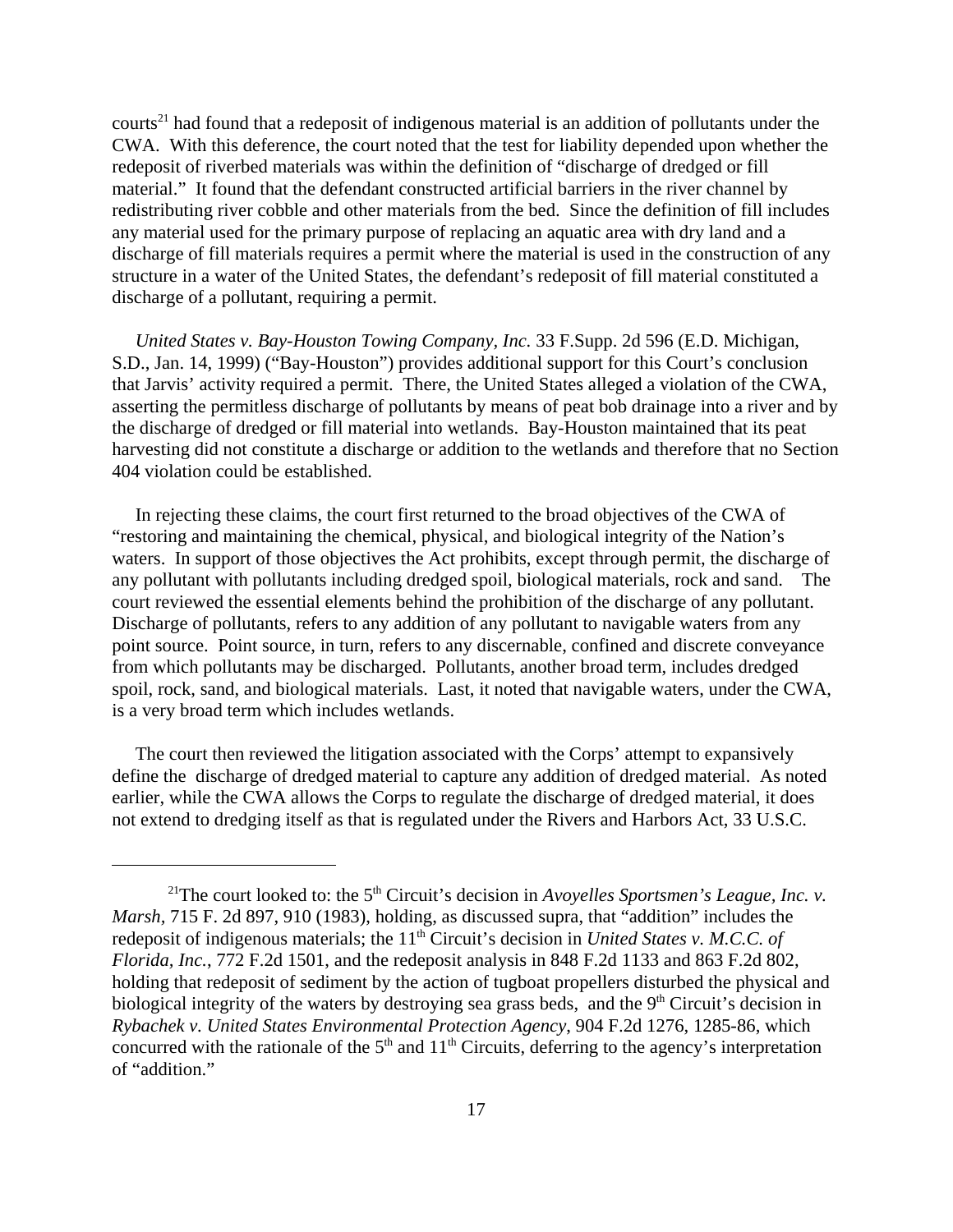§403. Since the purpose of dredging is the removal of material from water and not the discharge of such material into the water, the Corps excluded from Section 404 coverage dredging and fallback incidental to that activity. It noted that litigation arising out of the Corps' interpretation of incidental fallback produced what became known as the "Tulloch Rule." It recounted that this interpretation was challenged in *American Mining Congress*<sup>22</sup>, 951 F.Supp. 267 (D.D.C. 1997), with the court distinguishing excavation with incidental soil movement, as where soil being scooped by a bucket has some portion fall back in the same place where it was removed, from excavation where soil is moved away from its original site, such as placing dredged soil alongside a ditch. Although the *American Mining Congress* decision expressed discharge as contemplating the addition of material, the context of its expression pertained only to the subject of incidental fallback. Evidence that the court was only addressing incidental fallback is clear from the distinction it recognized in *Rybachek v. U.S. E.P.A.*, 904 F.2d 1276 (9<sup>th</sup> Cir. 1990), in which mining activity, excavating soil in and near waterways, followed by extraction of ore and the discharge of material back to the water, was held to be within Section 404 coverage because, as opposed to imperfect extraction, there was a discrete act -- the dumping of leftover material back to the water after processing. In *Bay-Houston* the court concluded that, as distinct from incidental fallback, the activity involved purposeful relocation: the deliberate redeposit of materials to other locations.23 The court noted that *National Mining* did not hold that the Corps' jurisdiction was limited to situations where there had been an introduction of foreign materials and that the dredge and fill provision of the CWA would be meaningless if all pollutants had to come from outside sources. *Id*. at \*606.

Finally,<sup>24</sup> the D.C. Federal District Court's analysis in *American Mining Congress v. U.S.* 

22On appeal, what was captioned as *American Mining Congress* before the District Court became *National Mining* before the D.C. Circuit*.* 

<sup>23</sup>The court stated: "in digging the ditches, Bay-Houston purposefully moved bog materials to the side of the ditch." 33 F.Supp.2d 596, \*605.

24The Court is aware of a minority view of this issue, as expressed in *Catskill Mountains Chapter of Trout Unlimited et al v. City of New York, 2001 U.S. App. LEXIS 22724, (2<sup>nd</sup> Cir.* Oct. 23, 2001). There, environmental organizations alleged that in the delivery of water to New York City a tunnel used in its conveyance discharged pollutants in the form of suspended solids and turbidity, without having a permit to do so. Noting that the primary purpose of the CWA is to regulate the discharge of pollutants into navigable waters, and that such discharges are regulated by a permit system, the court focused on whether the challenged activity constituted an "addition" of a pollutant. The court related that "EPA's position ... is that for there to be an 'addition,' a 'point source must introduce the pollutant into navigable water from the outside world." The Second Circuit agreed with that interpretation as long as "outside world" means "any place outside the particular water body to which pollutants are introduced." *Id*. at \* 25. As applied to the facts, the court found that the transfer of pollutants from one body of water to another distinct body of water is an addition, and thus a permit was required. The court noted that although the 'addition' addressed in *Gorsuch,* 693 F.2d 156, (D.C. Cir. 1982) and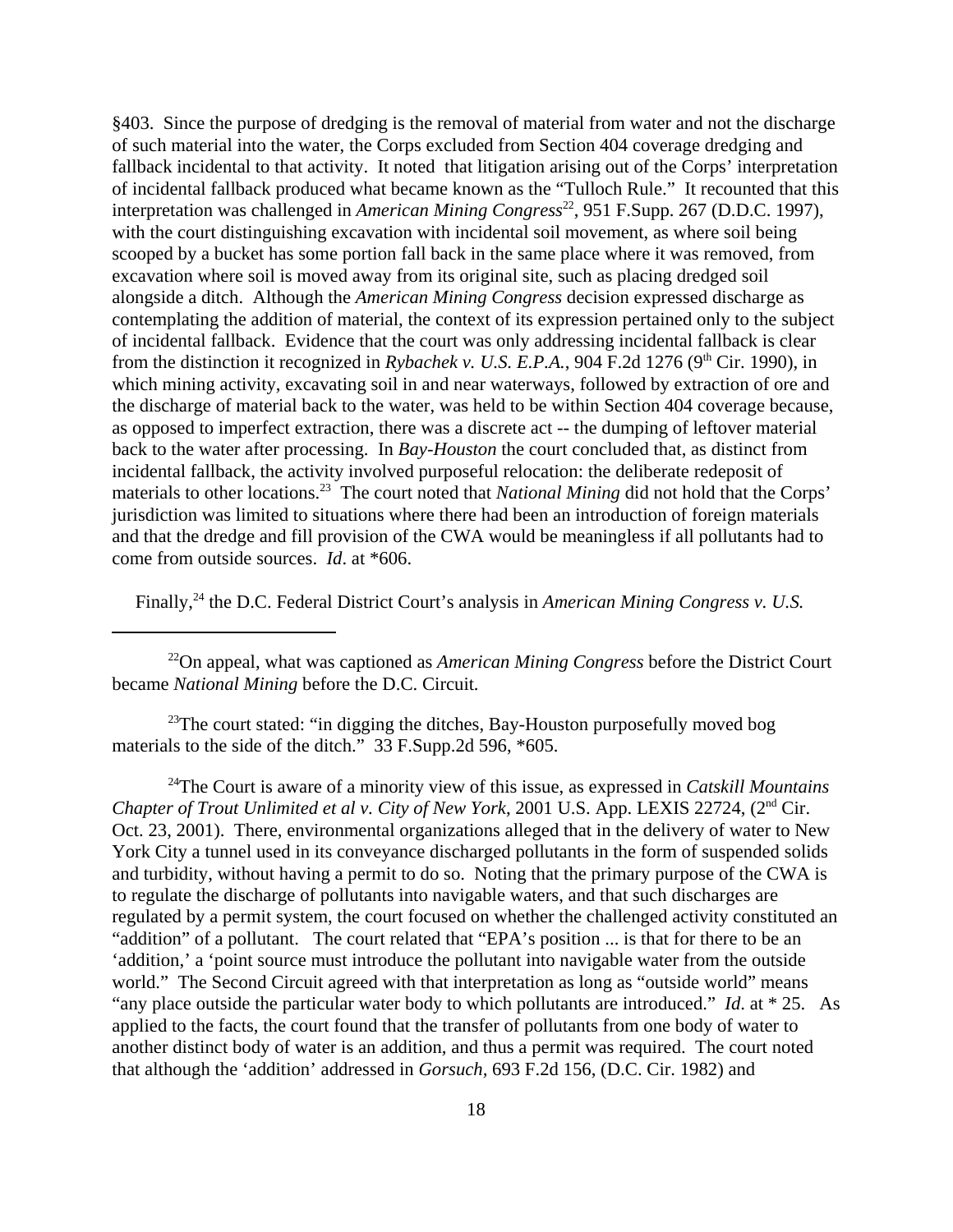*Army Corps of Engineers*, 120 F.Supp. 2d 23 (Sept. 13, 2000) provides useful post-*National Mining Association* interpretation from the district court within the same circuit. The plaintiffs asserted that Corps continued to apply the Tulloch Rule in violation of the D.C. Circuit's decision in *National Mining*. The district court noted that in the wake of the D.C. Circuit's decision, the Corp promulgated a revised (interim) rule modifying the definition of "discharge of dredged material" to exclude incidental fallback, but standing by what it described as "wellsettled doctrine" that some redeposits of dredged materials constitute a discharge of dredged material. The plaintiffs, who maintained that *National Mining* covered not only incidental fallback but also "all small-volume soil movements incidental to mechanized landclearing," asserted that the rule claimed unqualified authority to regulate all mechanized landclearing. However the District Court held that *National Mining* only dealt with the Corps attempt to regulate incidental fallback because that could not be considered an addition. That decision did not preclude all regulation of redeposit and, as with the CWA itself, set no "bright line" between incidental fallback and regulated redeposits. Thus, because the Corps' rule eliminated the attempt to regulate incidental fallback, it was consistent with the Appeals Court's injunction. Further, the Court of Appeals accepted that a reasonable attempt by agencies to distinguish between incidental fallback and regulable redeposits would warrant considerable judicial deference.

Clearly, Jarvis' activity was far beyond incidental fallback. Further, it was beyond any smallvolume soil movements. Under such facts, deference to the Agency's interpretation is fully warranted. Jarvis' activity was not exempt from the CWA's permitting process.

# **Was Jarvis' admitted installation of rip rap along the shoreline within the Section 404 permit-exempted activities.**

As mentioned, Jarvis has noted that Congress created an exemption for the discharge of fill materials from the Section 404 permit requirements when such activity is done for the purpose of maintenance of currently serviceable structures. Included among these structures is the bank of a lake. As Respondent's installation of rip rap along the bank was done solely for the purpose of maintaining the bank to protect it from erosion when the lake reached its higher summer level, this activity fits the purpose Congress intended for exemption from a Section 404 permit. It looks to *Minnehaha Creek Watershed District v. Corps of Engineers*, 597 F.2d 617 (Eighth Cir

*Consumers Power,* 862 F.2d 580, (6<sup>th</sup> Cir. 1988), dealt with the recirculation of water, the test for determining an 'addition' was not an application peculiar to where water was involved. Rather, the test posed by the court examined whether anything "was introduced into the water that was not, in some sense, already there." *Id*. at \*26. Further, what is "already there" need not remain there in exactly the same state. In *Consumers Power*, for example, fish and water were removed from a body of water, then returned to that body. Even though some of the fish were in a decidedly different form upon their return to the water, having been pureed, it was determined that no "addition" had occurred.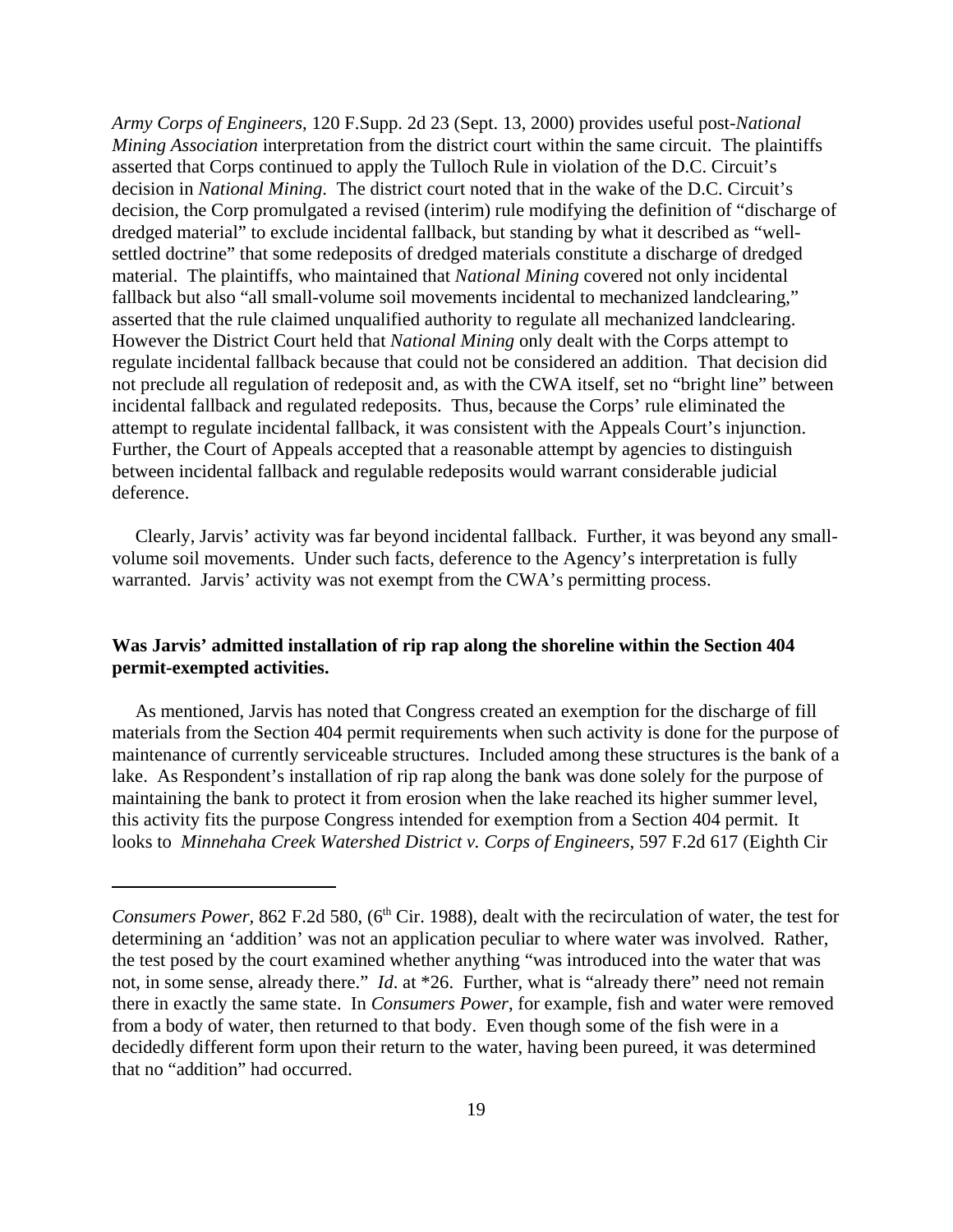), ("*Minnehaha*") as support for this argument. While Jarvis admits that the permit exemption does not apply where the fill material is connected with activity designed to bring an area of navigable waters into a new use or where water circulation or flow may be impaired or the water's reach reduced, the Complaint does not make those assertions.

Respondent also points out that the definition of "fill material," is limited to material used for the primary purpose of replacing an aquatic area with dry land or changing the bottom elevation of the water body but that the evidence here demonstrates that Jarvis' sole purpose for installing the rip rap was to protect the bank. Thus, Respondent maintains that even if Jarvis' activity does not come within the maintenance exemption of Section  $1344(f)(1)(B)$ , the rip rap is not material contemplated under 33 CFR 323.2(e) nor was it used as contemplated by Section 1344(f)(2) of the CWA.

see section cited: 33 USC Sect. 1344(f)(2).

In the Court's view, there are several problems with Jarvis' position. First, the activity which transgressed the Section 404 permit requirement is not limited to the rip rap installed along the shoreline. Jarvis has conceded that rip rap was also installed in what has been denominated as the "second ramp" area and the Court has found that Jarvis created the two berms. Second, the material placed in those locations was not fill material. All of it was dredge material. Third, Jarvis concedes that the permit exemption does not apply where the activity is designed to bring the area into a new use. By expanding the marina to permit year-round boating activity, it would appear that such a modification could be construed as a new use. While Jarvis is correct that complaint does not assert that either of the permit exemptions apply, this argument overlooks that the complaint does not claim that the activity was ordinarily exempt from a permit but that Jarvis' actions fell outside of the exemption. Rather, the Complaint asserts that Jarvis' activity required a permit in the first instance. Thus, it would be Jarvis' burden to affirmatively demonstrate that his activity was exempted generally and that the activity was not among those outside of the exemption.

The issue in *Minnehaha* was whether the construction of dams and the placement of riprap should be considered a discharge of dredge or fill. The district court's analysis found that as such construction activities did not alter water quality, there was no discharge of a pollutant. Although it noted that the Act's definition of "pollutant" included rock, sand and cellar dirt, it concluded that where those items were only incidentally required for construction, and no water quality degradation occurred, they were not in fact the pollutants contemplated by that Act. Thus, the district court concluded that the construction of dams or riprap<sup>25</sup> were beyond the Corps regulatory jurisdiction under the CWA.

<sup>&</sup>lt;sup>25</sup>As with Jarvis, the plaintiffs in *Minnehaha* were also challenging the right of the Corps to regulate the placement of rip-rap *along the lake shoreline*.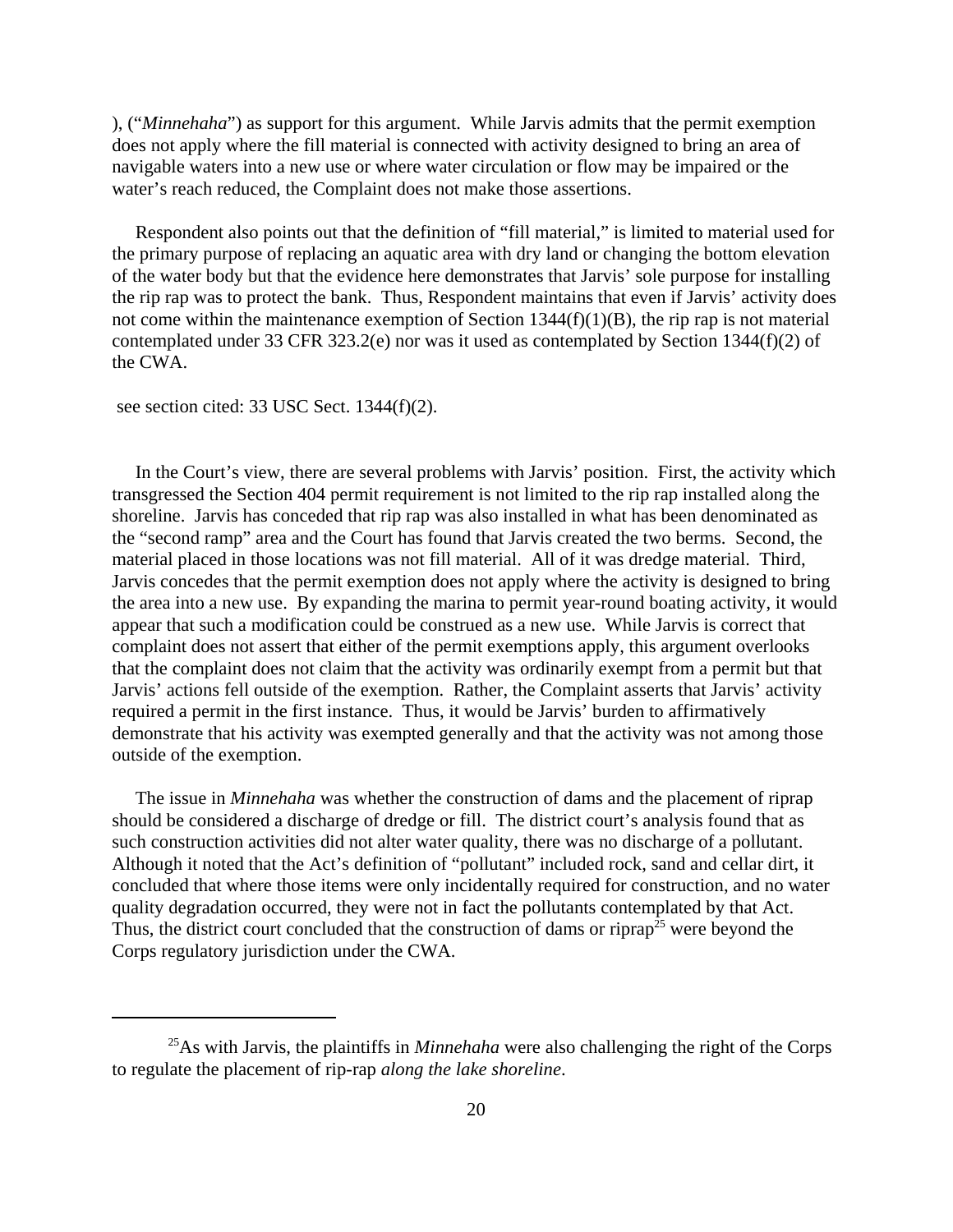Reversing the district court, the Court of Appeals held that, given the "far-reaching objectives of the Act ... the construction of dams and riprap in navigable waters was clearly intended by Congress to come within ... the Act." *Id*. at \*625. In reaching this conclusion the court noted that the definition of "pollution" refers to "man-made or man-induced alteration of the chemical, physical, biological ... integrity of water" and that the broad definition of "pollutant" to include rock, sand and cellar dirt was a Congressional recognition that such substances, when placed "into the body of water," could affect the physical, chemical, and biological integrity of a waterbody *Id.* at 626. In addition it noted that the Corps' regulations had broadly defined "fill" material" to include "[p]lacement of fill that is necessary to the construction of any structure in a water ... the building of any ... impoundment requiring rock, sand, dirt, or other material for its construction ... or reclamation devices such as riprap." 33 C.F.R. § 323.2(n).<sup>26</sup> The court also found support for its conclusion in the provision exempting the need for a permit where the discharge was done for maintenance or emergency reconstruction of damaged parts or currently serviceable structures such as dams or riprap, reasoning that such an exemption would only be needed if the original work, creating such structures, required a permit in the first place. *Id*.

<sup>&</sup>lt;sup>26</sup>The support the Court found in the Corps' regulation was not unqualified. The Court believed that the legislative history of the CWA of 1977 reflected support for the Corps' interpretation of Section 404. However the legislative history cited by the court referred to the need for a permit to control adverse effects on waters caused by "*replacing water* with dredged material or fill material; and ... the contamination of water resources with dredged or fill material *that contains toxic substances*." *Id*. at \*626. Thus, the legislative history reflects a concern by Congress with particular types of discharges. By contrast, Jarvis was neither replacing water with dredged materials nor contaminating the water with toxic substances.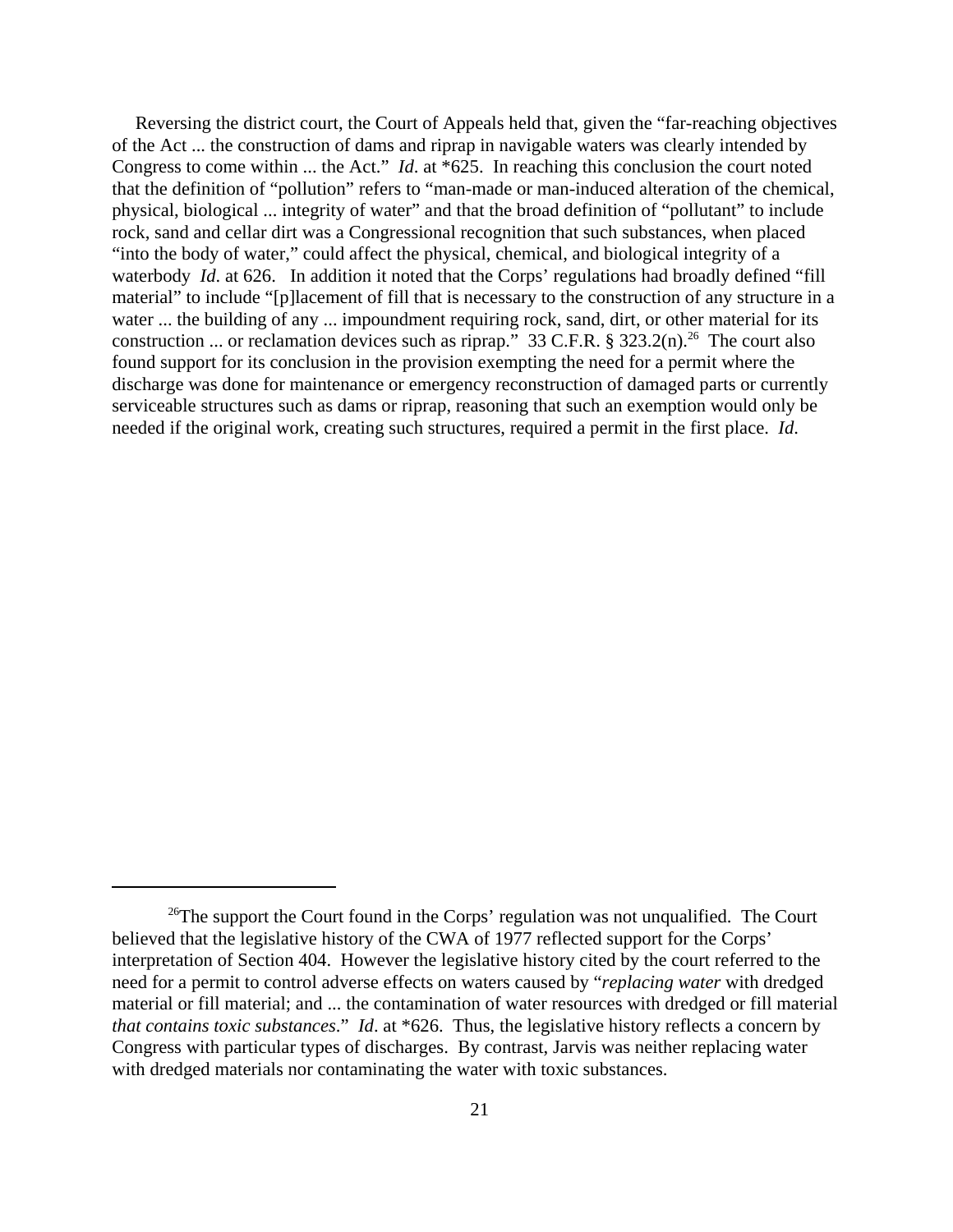### **Determination of an Appropriate Penalty**

Section  $309(g)(3)$  of the CWA lists the factors to be considered in assessing a civil penalty. These are: the nature, circumstances, extent and gravity of the violation, the ability of the violator to pay the penalty, any prior history of such violations, the degree of culpability, economic benefit or savings, if any, resulting from the violation, and such other matters as justice may require.

33 U.S.C. § 1319(g)(3).

#### **EPA's Perspective on the Penalty**

Dan Sherry, a biologist with the Tennessee Wildlife Resources Agency since 1968, testified as an expert on the impact of pollution and lake encroachments on organisms. The area impacted, known as the "littoral waters," that is the shallow areas just off the shoreline, is an aquatic breeding zone. Sherry believed that Jarvis' planned thirty foot lakeward encroachment would obviously affect the species in that zone. Tr. 260- 265. However, Sherry never visited the site and his assumption regarding the thirty foot encroachment was based on his reading of the public notice of Jarvis' planned activity. Sherry never read Jarvis' application itself.

EPA witness Eric Somerville, an environmental scientist who spends much of his time reviewing Section 404 permits, testified regarding the proposed penalty. Noting that the nature of the violation was the unlawful depositing of dredged materials into waters of the United States, he believed that the violation was flagrant, as Jarvis' activity was done in the face of knowledge that a permit was needed. Tr. 280-282. For this reason he viewed the culpability as major, particularly since Jarvis had applied for a permit and because he continued working at the site after the cease and desist order was issued. Although he conceded that the gravity was minor when measured by its impact on the ecology, he maintained that it was 'major' in terms of the harm to the Section 404 regulatory program because others may be tempted to ignore the requirements. While he discerned no economic benefit to Jarvis, he believed there was a significant need to deter his conduct, a consideration Somerville placed under the "other factors as justice may require" category.

However, in arriving at the proposed \$30,000 penalty, Somerville effectively conceded that the computation process is amorphous. He stated that the penalty is arrived at "sort of by committee." Tr. 294. There is no penalty policy to be applied. Rather, a penalty committee discusses the issue and reaches an agreement on the amount. To some extent, cases viewed as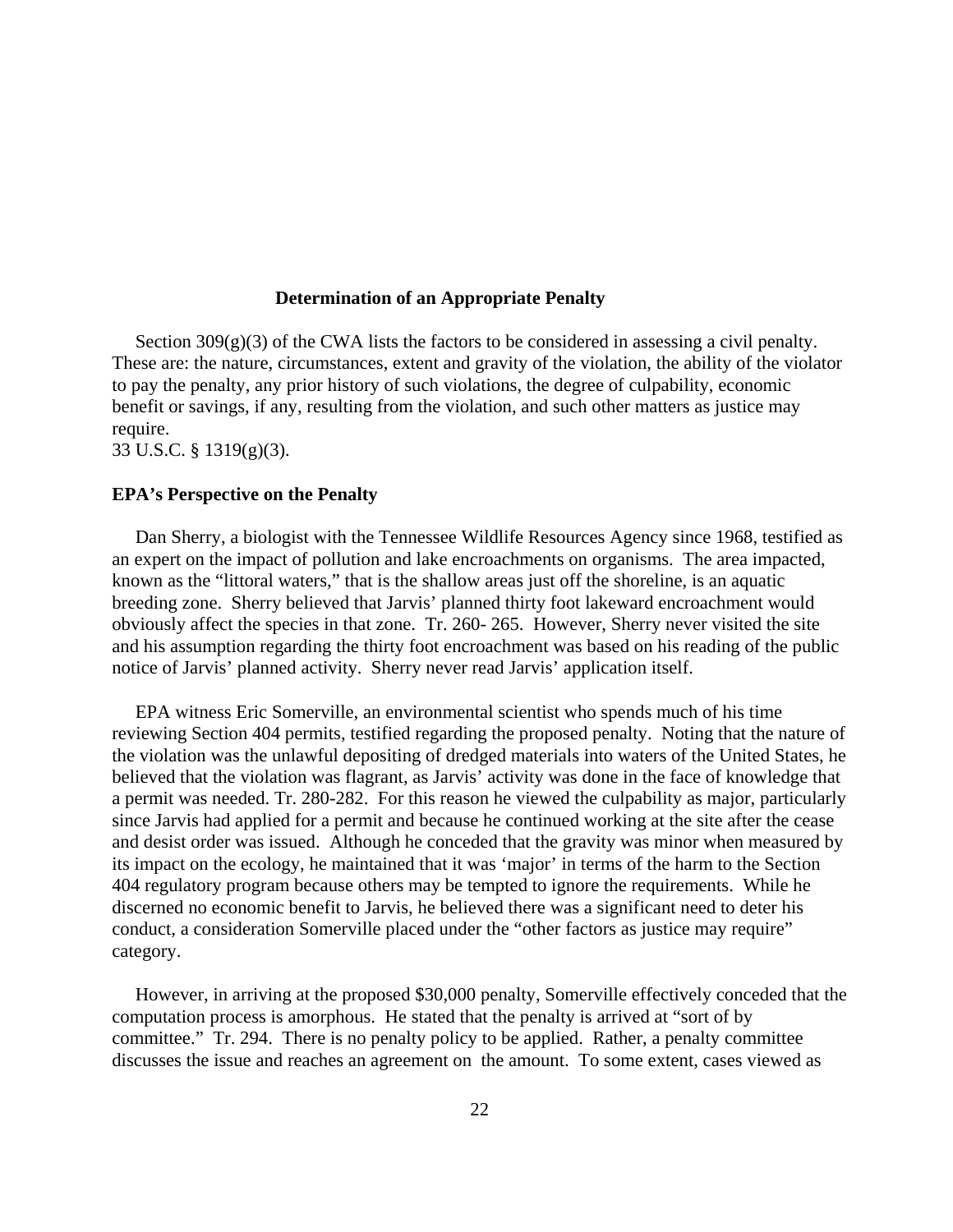similar to the case being evaluated are considered. However, EPA conceded that when a case enters the hearing stage the determination of the penalty is "entirely in [the court's] hands." Tr. 298.

Somerville also informed that while Jarvis' permit application is put on hold during litigation, the only matters which remained, before a permit could be issued, involved the archaeological issue and the alternatives analysis regarding the Agency's understanding that a thirty-foot extension of the parking lot into the lake was part of Jarvis' plan. Tr. 298-299.

In its post-hearing brief, EPA, noting that the CWA authorizes a civil penalty of \$11,000 per day of violation, up to a maximum penalty of \$137,500, contends that upon consideration of the statutory factors, its proposed penalty of \$30,000 is fully warranted in this instance. Jarvis acted with knowledge that a permit was required before commencing his actions. Not only did Jarvis' permitless activity, depositing dredged material, rip rap, and dynamite debris in various locations below the normal summer pool, begin on or before the Corps' January 10, 2000 inspection, it continued into February of that year. These deposits, which involved the new earthen ramp and two berms, all created below the normal summer pool, were more egregious as Jarvis continued this work at the site after the Corps issued its Cease and Desist Order. EPA Brief at 15 -16.

Speaking to the particular statutory factors, EPA first grouping the factors of "nature, circumstances, extent and gravity" of the violation, reiterates the scope and nature of Jarvis' activities noting that the littoral waters where the activities occurred are important zones for fish and other aquatic life. Last, it notes that Respondent has not raised an inability to pay the proposed penalty.

### **Jarvis' view of the penalty**

Jarvis only comments briefly on the issue of the penalty proposed by EPA.<sup>27</sup> Respondent contends that respect for the law and the permitting process was demonstrated by the fact that the dock footers, posts and sea wall have never been constructed, coupled with his belief that a permit was not needed for the phase of the project dealing with the removal of materials from the marina. Respondent also points out that Jarvis did apply for a permit and responded to the request for additional information. However, no lack of cooperation should be implied by his unwillingness to pay for an archeological survey, as Jarvis knew there was no substance to that claim. Jarvis also suggests that the penalty reflects a punitive aspect in reaction to his gruff response to the Corps that he had done his job and that it was time for the Corps to do its job and issue the permit to him. Given that much more work needs to be done on the project, and that Jarvis has suffered the loss of income he would have realized had the permit been granted in a timely fashion and because no permits are granted while litigation is pending, Respondent submits that the \$30,000 penalty is unwarranted. Jarvis Reply Brief at 3, 4. Jarvis also suggests that the cases cited by

 $27$ Jarvis' penalty comments appear only in its post-hearing reply brief.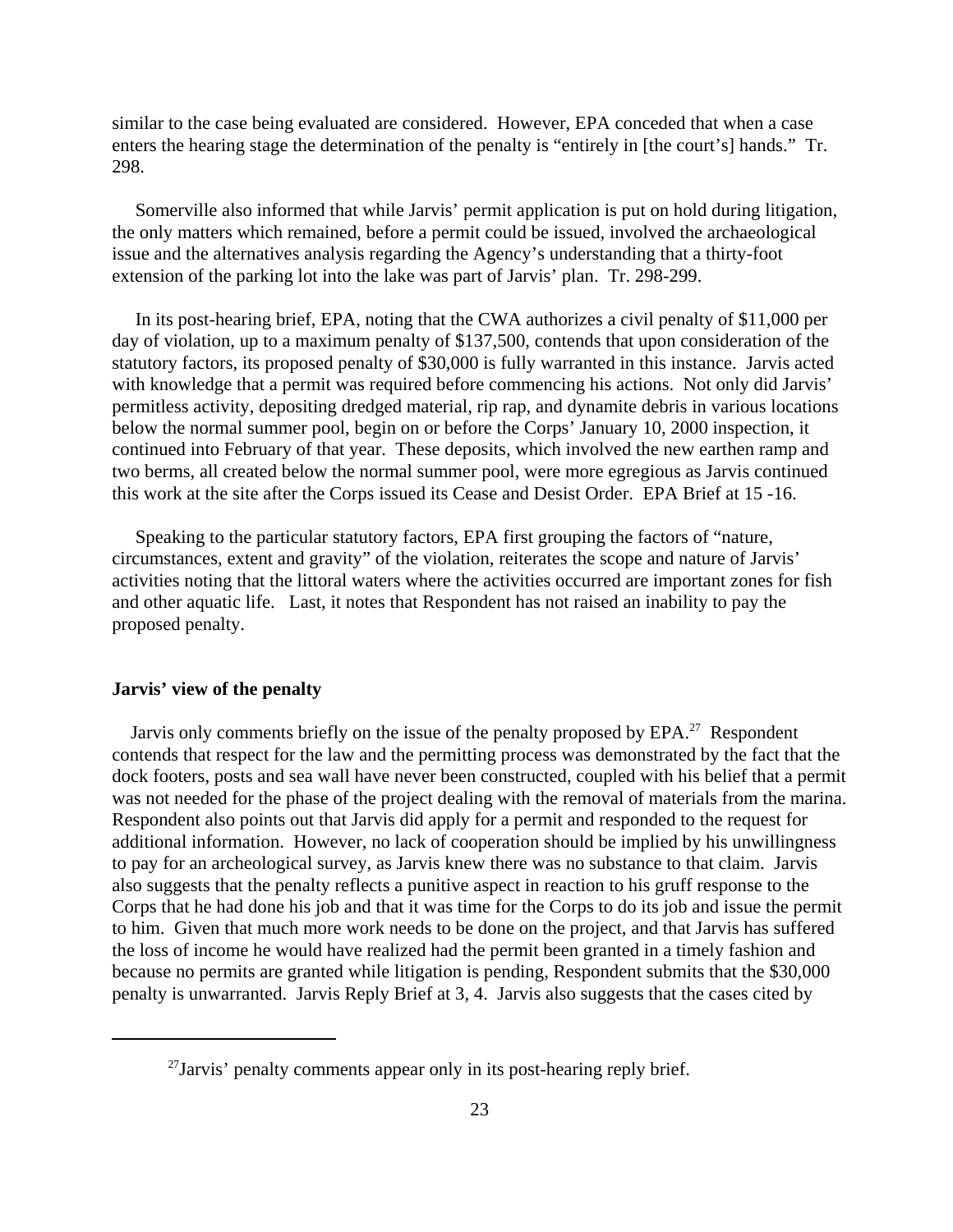$EPA<sup>28</sup>$  are without correlation to the facts at hand. Finally, Jarvis submits that there has been no harm to the water, vegetation, or wetlands around the Davis Marina and that it is appropriate to consider that in all likelihood the permit will be issued. Given these considerations, Jarvis asserts that no penalty should be imposed. *Id*.at 5.

### **The Court's Penalty Analysis.**

With consideration of each of the penalty factors in mind, the Court makes the following findings regarding the violation in this case. The testimony of EPA witnesses makes it clear that the issuance of a permit was imminent at the time that Jarvis acted precipitously by beginning his dredging activity in the lake bed below the summer pool. With EPA's erroneous belief that the project contemplated an extension of shoreline some 30 feet lakeward about to be resolved and with the erroneous belief that there was an historical site issue now settled, only the routine water quality certification would be needed before the permit would be issued. Thus, it is fair to state that it was not *whether* Jarvis would be a permit for his project but only *when* the permit would be issued.

The Court also finds that the vast majority of work that Jarvis performed was in fact exempted from CWA coverage because it involved pure excavation of material from the lake bottom, along with the unavoidable incidental fallback. Such activity is regulated under the Rivers and Harbors Act. EPA in fact concedes that such pure dredging activity is outside of the CWA Section 301 violation claims. Further, putting the violation in perspective, it must be noted that Jarvis did not go further in his overall project, by engaging in any of the activity that would clearly violate this section, such as the pouring of concrete or other building activity in the lake. Restated, the wealth of the activity performed by Jarvis during this stage involved excavation. The Court also finds that Jarvis did not continue to perform excavation work after the cease and desist order was issued, but rather only performed shut down work. Indeed there is no evidence in the record to contradict Jarvis' assertion that the work he performed after the order was issued was necessary to responsibly stop the project. This included, of necessity, detonating remaining dynamite charges and placement of rip rap along the shoreline to control erosion. As Jarvis explained his postcease and desist order actions, he could not simply walk away from the activities he had started. Further, the court notes that Jarvis has no prior history of CWA violations.

In terms of harm to the environment, EPA's witnesses essentially conceded that there was no significant harm from Jarvis' actions. This conclusion is buttressed by EPA's concession that the

<sup>&</sup>lt;sup>28</sup>Jarvis asserts that no civil penalty was reported for *Minnehaha Creek*, 597 F.2d 617 ( $8<sup>th</sup>$ Cir. 1979) where the construction of a dam and placement of riprap in the lake was involved. It also refers to *Lawrence John Crescio, III*, 2001 WL 537494, Dkt. No. 5 CWA-98-004, a wetlands case, for the principal that assessment of an administrative penalty for discharging pollutants without a permit should consider the economic benefit, multi-day penalties, the nature of the violation, and the extent, circumstances, gravity, ability to pay, history of violations, culpability, and other factors as justice may require.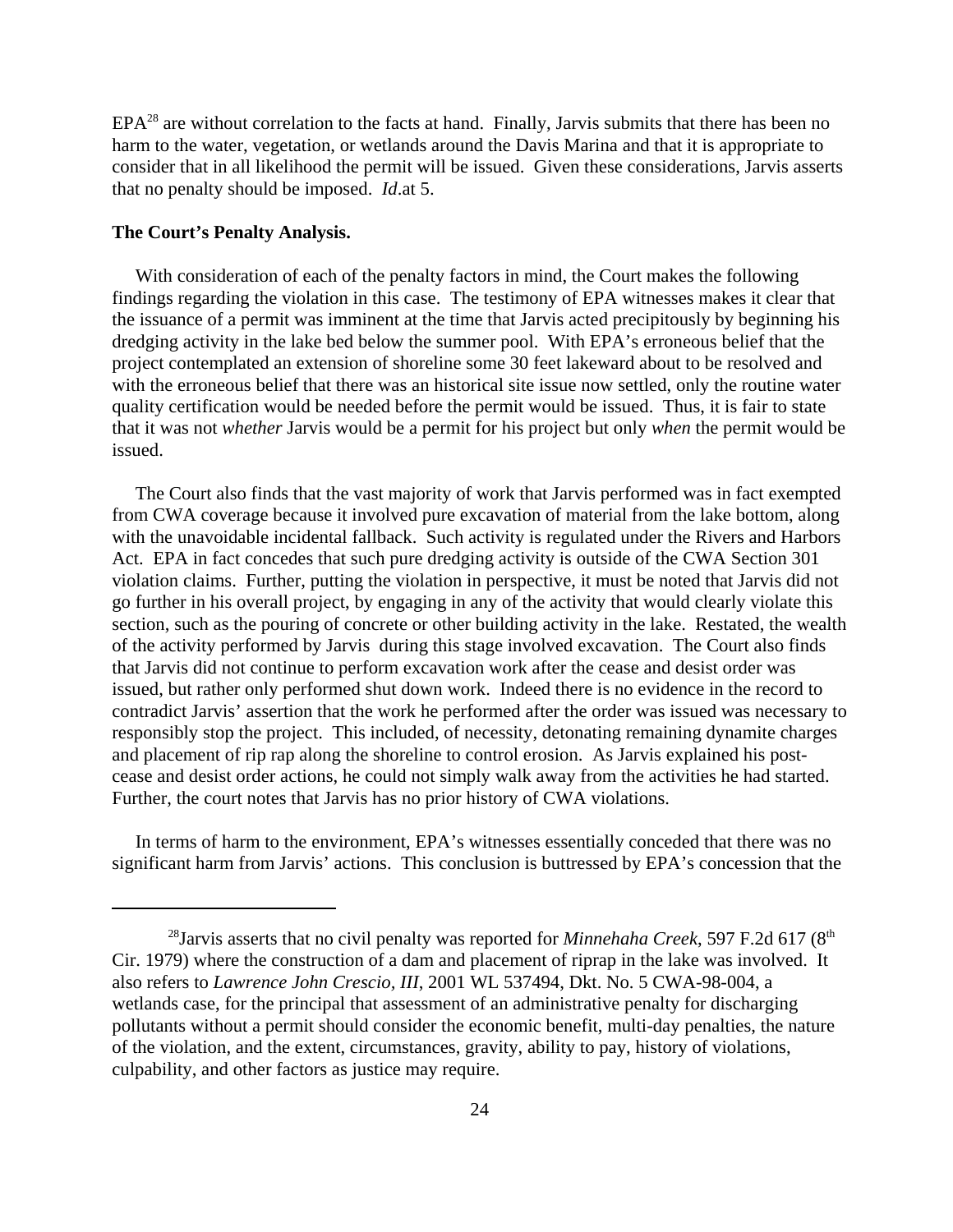permit was on the verge of being issued and that there was no significant environmental obstacle to its issuance. In fact, the harm which EPA spoke to involved its view that Jarvis' action impacted the program, not the environment, in that by Jarvis' ignoring the permit requirement others might be tempted to do the same. However the Court, while not discounting entirely EPA's concerns about the potential harm to the program by those who act before a permit is issued, does not view the harm in this instance to be major. This is because Jarvis did in fact recognize the need for a permit in the first instance and he acted responsibly in seeking one until his patience with the process ran out. Jarvis initiated the permit process and contacted the appropriate officials at the outset of his endeavor. Thus, the situation is markedly different from one who merely proceeds to discharge pollutants without any concern for the need for a permit. Certainly no rational observer of the events here could conclude that it would be wise to ignore the CWA's permitting process. In addition to the civil penalty the Court is imposing, and the attorney's fee<sup>29</sup> associated with this litigation, Jarvis has lost over two years' time during which he could have enjoyed the economic benefits of his project to establish a year-round marina. Accordingly, the Court view the harm to the program created by Jarvis as moderate.

It is upon consideration of all these attendant facts, as measured against the statutory penalty criteria,<sup>30</sup> that the Court concludes that a \$10,000 (ten thousand dollars) penalty is appropriate to impose in this case.

### **ORDER**

A civil penalty in the amount of \$10,000 is assessed against Respondent, William H. Jarvis. Payment of the full amount of the civil penalty assessed shall be made within 30 (thirty) days after this Initial Decision becomes a final order under 40 C.F.R. § 22.27(c). Payment shall be submitted by a certified check or cashier's check payable to the Treasurer, United States of America, and mailed to:

> Nations Bank EPA Region IV Regional Hearing Clerk P.O. Box 100142 Atlanta, GA 30384

<sup>&</sup>lt;sup>29</sup>The Court is not implying that Jarvis' attorney fee is an offsetting penalty consideration. Rather, this observation is made only in the context of rebutting EPA's contention that there was major harm to the regulatory program in that others may be tempted to flaunt the law.

 $30$ The Court does not feel that the "such other matters as justice may require" element was necessary to apply in this instance, as consideration of the remaining statutory factors produced an appropriate penalty.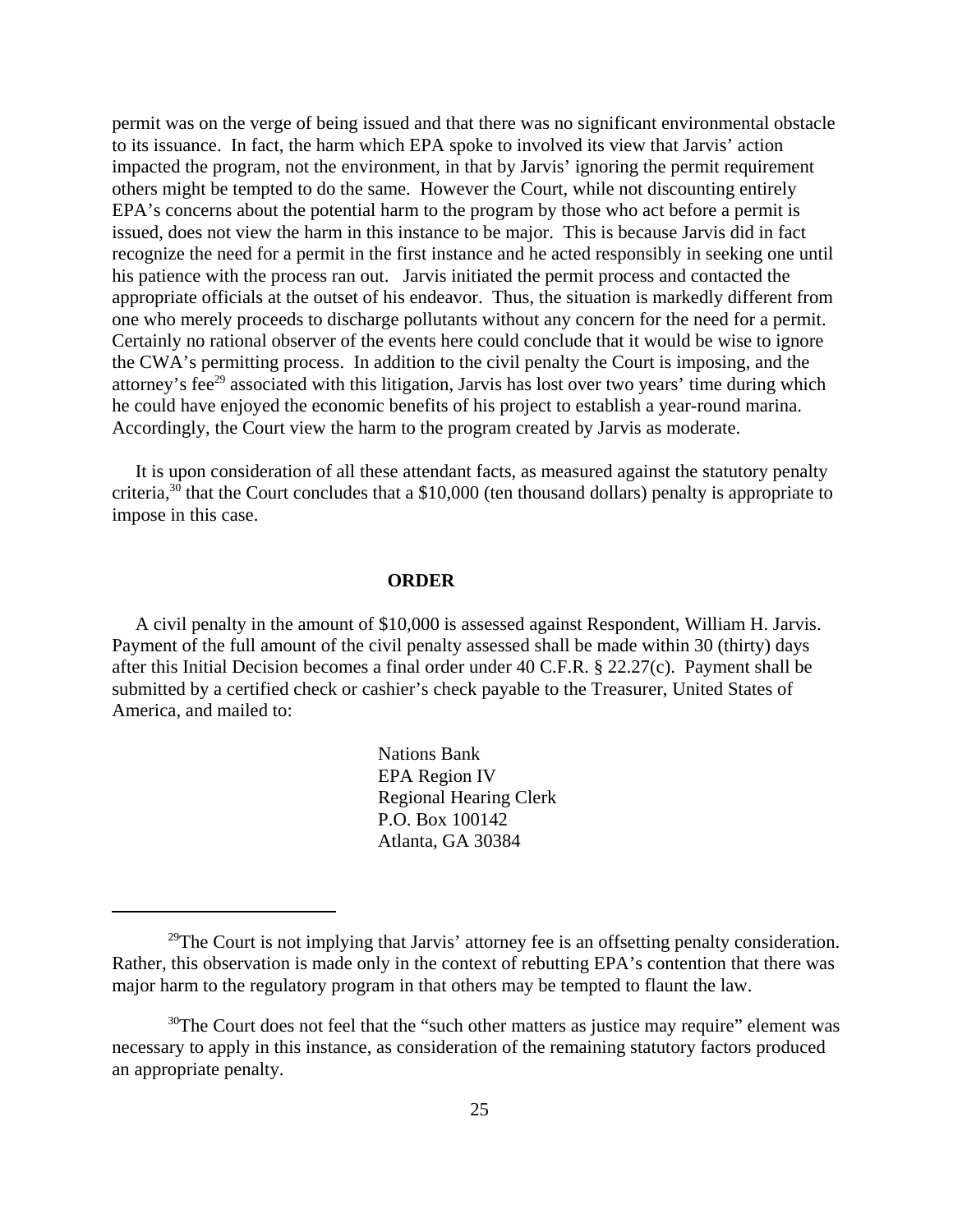A transmittal letter identifying the subject case and the EPA docket number, plus the Respondent's name and address must accompany the check. Failure of the Respondent to pay the penalty within the prescribed statutory time frame after entry of the final order may result in the assessment of interest on the civil penalty.

Pursuant to 40 C.F.R. § 22.27(c), this Initial Decision shall become a final order 45 (forty-five) days after its service upon the parties and without further proceedings unless (1) a party moves to reopen the hearing within 20 (twenty) days after service of the Initial Decision, pursuant to 40 C.F.R. § 22.28(a); (2) an appeal to the EAB is taken from it by a party to this proceeding, pursuant to 40 C.F.R. § 22.30(a), within 30 (thirty) days after the Initial Decision is served upon the parties; or (3) the EAB elects, upon its own initiative, under 40 C.F.R. § 22.30 (b), to review the Initial Decision.

> William B. Moran United States Administrative Law Judge

\_\_\_\_\_\_\_\_\_\_\_\_\_\_\_\_\_\_\_\_\_\_\_\_\_\_\_\_\_

Dated: April 5, 2002